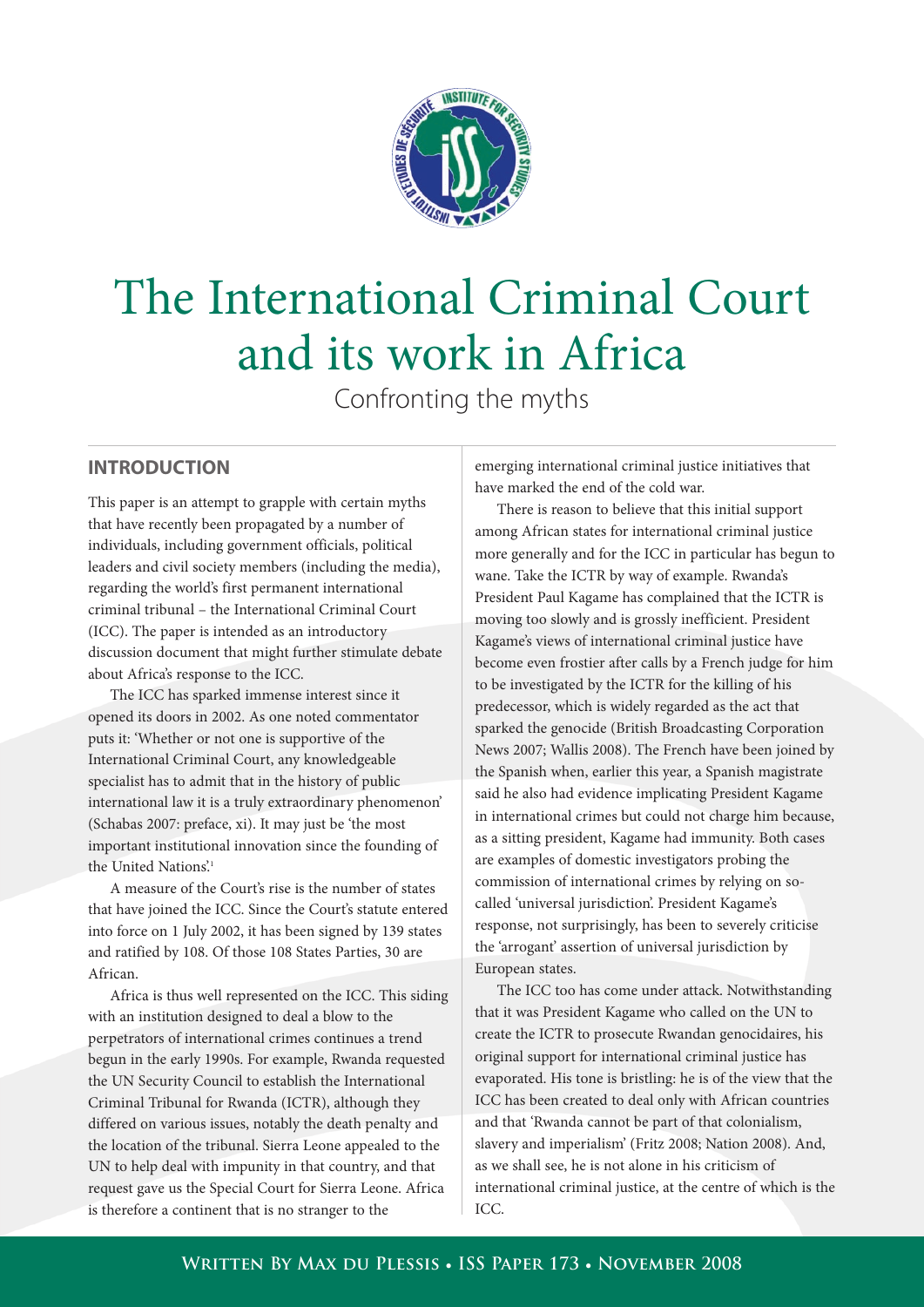The anti-ICC voices have reached a crescendo in response to the decision, in early July 2008, by the ICC Prosecutor to request an arrest warrant for President Omar al-Bashir of Sudan on account of his alleged involvement in genocide and crimes against humanity. But the underlying attacks on the ICC, of which President Kagame's form part, have been coming long before July 2008. They are captured in statements to the effect that the ICC is a Western, or imperialistic, initiative; that it is some form of colonial throwback or the imposition of a developed world's form of justice on an unsuspecting and servile African people; and that the Court is unhealthily preoccupied with the African continent.

#### **IDENTIFYING THE MORE COMMON MYTHS**

The founding document of the ICC is the Rome Statute, which was adopted after the UN Diplomatic Conference of Plenipotentiaries on the Establishment of a Permanent International Criminal Court in Rome on 17 July 1998. The Rome conference was specifically aimed at attracting states and non-governmental organisations so that they might debate and adopt a statute that would form the basis for the world's first permanent international criminal tribunal.

The various allegations made against the ICC include the following principal complaints:

- First, there is the suggestion that the ICC is a creation of Western powers (Pheku 2008).
- Second, and related to the first allegation, is the argument that the ICC is a tool designed to target Africans, be they leaders or foot soldiers.

# None of the myths about the ICC are substantiated by true facts

The argument finds support in the recent statement by the chairperson of the AU Commission, Jean Ping, who reportedly expressed Africa's disappointment with the ICC in noting that, rather than pursuing justice around the world, including in cases such as Columbia, Sri Lanka and Iraq, the ICC was focusing only on Africa and was undermining rather than assisting African efforts to solve its problems. The BBC has quoted Ping as complaining that it was 'unfair' that all those indicted by the ICC so far were African. While purporting to confirm that '[the AU] is not against international justice', he has apparently lamented that '[i]t seems that Africa has become a laboratory to test the new international law' (British Broadcasting Corporation News 2008).

Third, and articulated most recently by a renowned African scholar, Mahmood Mamdani, is the more sophisticated (but also related) notion that the ICC is part of some new 'international humanitarian order' in which there is (to Mamdani) the worrying emphasis 'on big powers as enforcers of justice internationally' (Mamdani 2008).<sup>2</sup>

Part of his thesis is that the ICC is a component of this new order, an order that 'draws on the history of modern Western colonialism', and that the ICC shares an aim of 'mutual accommodation' with the world's only superpower: a fact that to Mamdani 'is clear if we take into account the four countries where the ICC has launched its investigations: Sudan, Uganda, Central African Republic and Congo', given that all of these 'are places where the United States has no major objection to the course chartered by ICC investigations' (Mamdani 2008). Mamdani concludes this line of reasoning by stating: 'Its name notwithstanding, the ICC is rapidly turning into a Western court to try African crimes against humanity. It has targeted governments that are US adversaries and ignored actions the United States doesn't oppose, like those of Uganda and Rwanda in eastern Congo, effectively conferring impunity on them.'

The danger with each of these arguments is that they will find traction – not surprisingly – with dictators and their henchmen who seek reasons to delay or resist being held responsible under universally applicable standards of justice. But compounding matters is the fact that each of the arguments is not substantiated by the true facts, or, perhaps worse (even if unwittingly so), is a distortion of the true facts. As one commentator has pointed out, the danger is that 'the rhetoric of condemnation – that the ICC is an agent of neocolonialism or neo-imperialism, that is it anti-African – may so damage the institution that … it is simply abandoned' (Fritz 2008).

The ICC is a tool for justice in a continent where impunity (the polar opposite of justice) has been emblematic. The importance of international criminal law for the African continent is starkly highlighted by a senior legal adviser (an African) in the ICC's Registry (Mochochoko 2005: 249):

No other continent has paid more dearly than Africa for the absence of legitimate institutions of law and accountability, resulting in a culture of impunity. Events in Rwanda were a grim reminder that such atrocities could be repeated anytime. This served to strengthen Africa's determination and commitment to the creation of a permanent, impartial, effective and independent judicial mechanism to try and punish the perpetrators of these types of crimes whenever they occur.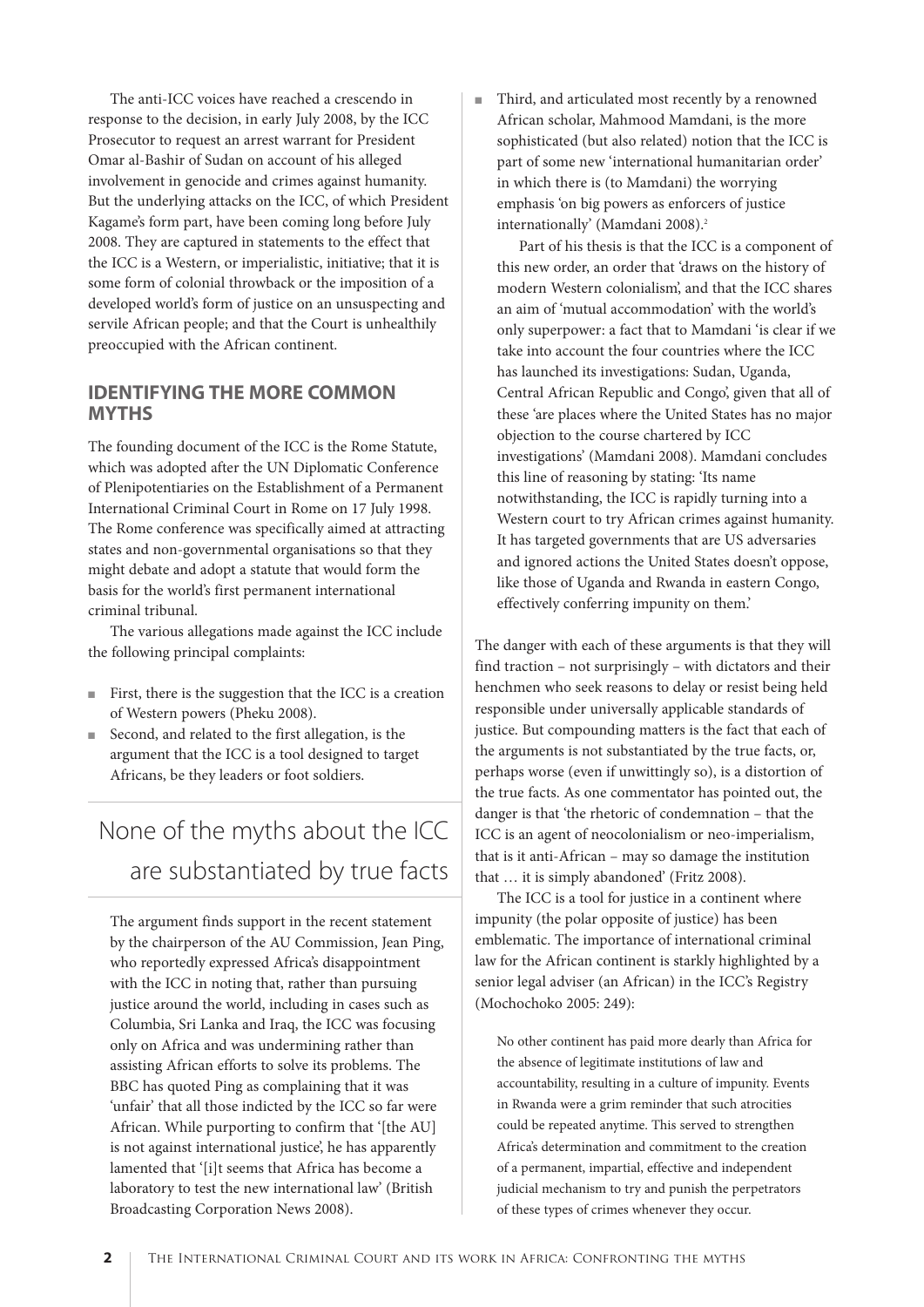The ICC is a call to responsibility for persons guilty of 'the most serious crimes of concern to the international community as a whole' (International Criminal Court 2002: preamble). In this respect it takes seriously the words of Justice Robert Jackson, chief prosecutor at Nuremberg, who famously said that letting major war criminals live undisturbed to write their memoirs in peace 'would mock the dead and make cynics of the living' (Jackson 1947: 8).

It is only by ignoring the serious and engaged involvement of African states in the Court's creation that one can assert that the ICC is a Western court

The function of a trial in the ICC is therefore, first and foremost, a proclamation that certain conduct is unacceptable to the world community. That may sound like an obvious statement, particularly to a domestic law prosecutor, but it is not one international law has always embraced. While war crimes are committed every day and whole races have been defined by their experience of genocide or crimes against humanity, international laws designed to punish these acts have, for a variety of political reasons, only been put into practice at Nuremberg and Tokyo after the Second World War, and in the 1990s by the creation of the Hague tribunals. This very limited outpouring of indignation has for too long sent an insidious message at the international level that, to a large degree, war crimes and crimes against humanity are followed by impunity. For anyone committed to the notion of human rights, the message must change. As Kofi Annan reminded when observing the International Day of Reflection on the 1994 Genocide in Rwanda:

We have little hope of preventing genocide, or reassuring those who live in fear of its occurrence, if people who have committed this most heinous of crimes are left at large, and not held to account. It is therefore vital that we build and maintain robust judicial systems, both national and international – so that, over time, people will see there is no impunity for such crimes (United Nations 2004).

The ICC and national criminal law systems working to complement it are the means by which we can cure this defect in the international legal system. The act of

punishing particular individuals – whether the leaders, star generals or foot soldiers – becomes an instrument through which individual accountability for massive human rights violations is increasingly internalised as part of the fabric of our international society. At the same time, it is a method by which we put a stop to the culture of impunity that has taken hold at the international level, and by which we provide a public demonstration of justice.

The ICC, building on the work done by the Hague tribunals, is the means by which such a public account of justice is now possible in respect of every crime set out in the Rome Statute. In that regard, it is of singular importance to note – as the recent furore over the ICC's call for President al-Bashir's arrest highlights – that no one, not even a serving head of state, will be able to claim immunity from the jurisdiction of the Court.

It is of obvious concern, then, that the ICC has come under such vitriolic attack from within Africa and by scholars associated with Africa. What this paper proceeds to do is to consider the criticisms in turn. How valid are the attacks on the ICC? And what lessons (if any) can be learned from the fact that these attacks have been made?

#### **AN INTERNATIONAL CRIMINAL COURT BY AND FOR AFRICANS – IF YOU TAKE THE TIME TO LOOK CLOSELY**

The suggestion that the ICC is the creation of Western powers couldn't be further from the truth. It is only by ignoring the history of the Court's creation and the serious and engaged involvement of African states in that history that one can assert that the ICC is a Western court. The assertion is in any event belied by the Court's composition. While the Court is situated in The Hague, in the Netherlands, its staff is drawn from around the world and, in accordance with UN rules on regional representation, includes a number of Africans. For example, of the 18 Judges, four are from Africa,<sup>3</sup> and the Deputy President of the Court is an African, Akua Kuenyehia. The Prosecutor is Luis Moreno-Ocampo (an Argentinean) and his deputy is Fatou Bensouda, a highly respected Gambian who was formerly attorney-general and then minister of justice in her home country.

The ICC is not a tool designed for use specifically in least-developed and developing countries in Africa and Asia. This view is demeaning to Africans more generally, but, more specifically, does no justice to the high ideals and hard work that marked African states' participation in bringing the ICC to life in Rome. Thus, '[c]ontrary to the view that the ICC was shoved down the throats of unwilling Africans who were dragged screaming and shouting to Rome and who had no alternative but to follow their Western Masters under threat of withholding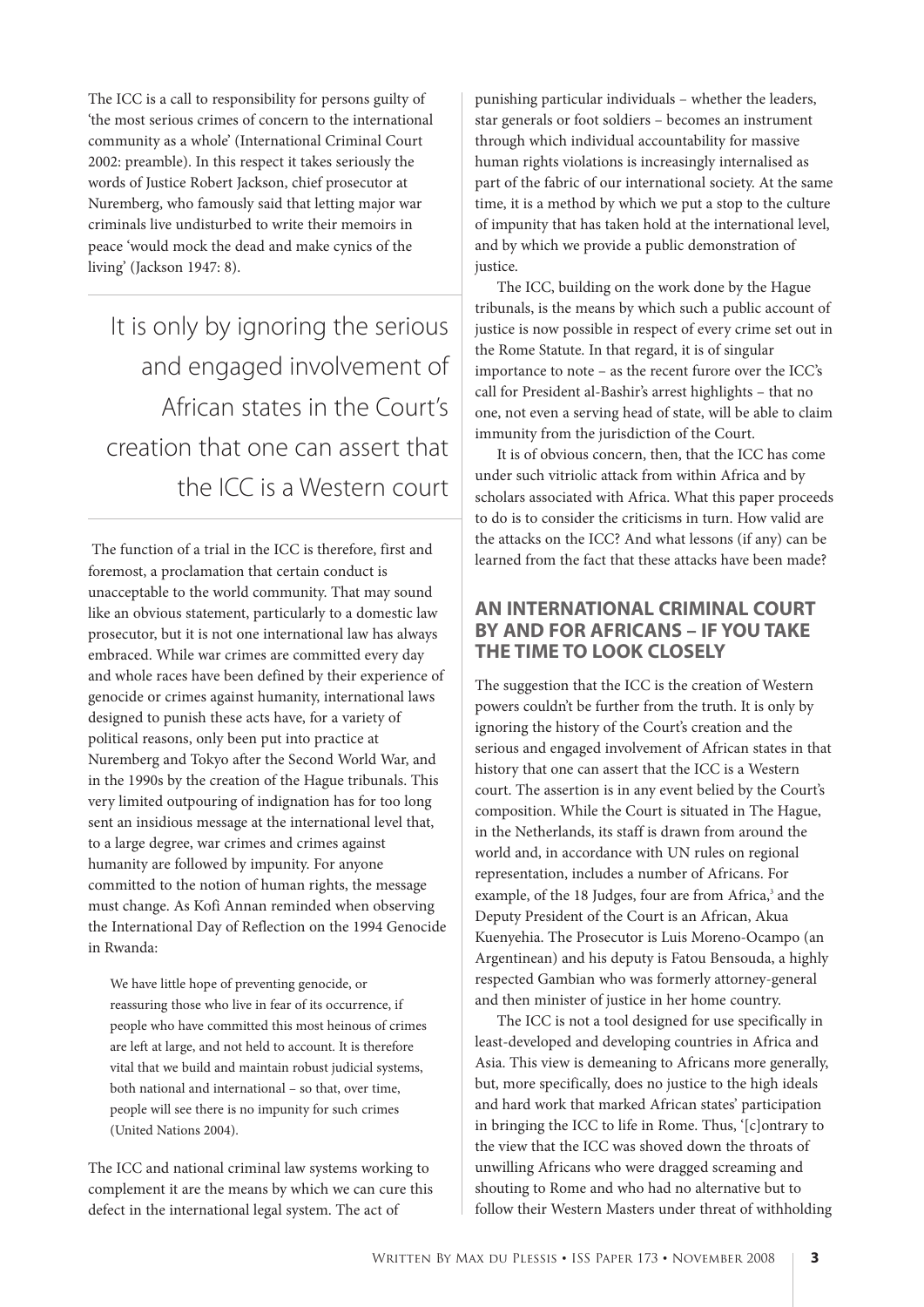of economic aid if they did not follow', a closer inspection of 'the historical developments leading up to the establishment of the court portray an international will of which Africa was a part, to enforce humanitarian norms and to bring to justice those responsible for the most serious crimes of concern to the international community' (Mochochoko 2005: 243).

African states contributed extensively to the preparations leading up to, during and after the diplomatic conference in Rome at which the Rome Statute of the ICC was finalised.

In the period leading up to the Rome diplomatic conference, various ICC-related activities were organised throughout Africa. This approach (replicated in other regional blocs) was consistent with the idea of enhancing universal support, and was also seen as fostering a better understanding of the substantive issues raised in the draft text of the statute (Mochochoko 2005: 246). Some 90 African organisations based in, among others, Kenya, South Africa, Nigeria, Uganda, Rwanda and Ethiopia joined the NGO Coalition for an International Criminal Court. They lobbied in their respective countries for the early establishment of an independent and effective international criminal court (Mochochoko 2005: 248).

Some 90 African organisations based in, among others, Kenya, South Africa, Nigeria, Uganda, Rwanda and Ethiopia joined the NGO Coalition for an International Criminal Court

Also forgotten by those who would label the Court 'Western', is the active and important role played by the Southern African Development Community (SADC) in its support for the ICC. In ICC-related negotiations after the International Law Commission presented a draft statute for an international criminal court to the General Assembly in 1993, experts from the group met in Pretoria, South Africa in September 1997 to discuss their negotiation strategies and to agree on a common position in order to make a meaningful impact on the outcome of negotiations. This meeting provided impetus for a continent-wide consultation process on the creation of the Court (Mochochoko 2005: 248). The participants agreed on a set of principles that were later sent to their respective ministers of justice and attorneys-general for endorsement. These principles – which no doubt today

would draw winsome criticism from African critics of the Court – included the far-reaching suggestions that:

- The Court should have automatic jurisdiction over genocide, crimes against humanity and war crimes
- The Court should have an independent prosecutor with power to initiate proceedings proprio motu
- There should be full cooperation of all states with the Court at all stages of the proceedings
- That stable and adequate financial resources should be provided for the Court and that states should be prohibited from making reservations to the statute

On the basis of the principles submitted to them, SADC ministers of justice and attorneys-general issued a common statement that became a primary basis for the SADC's negotiations in Rome (Maqungo 2000). These principles also appeared in the Dakar declaration on the ICC and other declarations (Mochochoko 2005: 248–9). At a meeting on 27 February 1998, the council of ministers of the Organisation of African Unity (OAU, now the African Union) took note of the Dakar declaration and called on all OAU member states to support the creation of the ICC. This resolution was later adopted by the OAU summit of heads of state and government in Burkina Faso in June 1998.

During the Rome conference itself, several circumstances resulted in African states having a significant impact on the negotiations – for example, African delegates participating in the conference had two guiding documents: the SADC principles and the Dakar declarations. Both of these were in line with the principles of the 'like-minded group', the members of which were committed to a court independent from Security Council control, staffed by an independent prosecutor, and with inherent jurisdiction over the core crimes of genocide, crimes against humanity and war crimes (Mochochoko 2005: 250).

Most of the work of the conference was carried out in working groups and informal working sessions. It is notable that Africans took the lead in either chairing or coordinating various issues. For instance:

- The Lesotho delegate was elected one of the vicechairpersons of the conference and also coordinated the formulation of part 9 of the Rome Statute
- South Africa was a member of the drafting committee of the conference and coordinated the formulation of part 4 of the Rome Statute. As a consequence, South Africa was frequently invited to participate in the meetings of the bureau of the conference

As Schabas reminds us, at the Rome conference '[a] relatively new force, the Southern African Development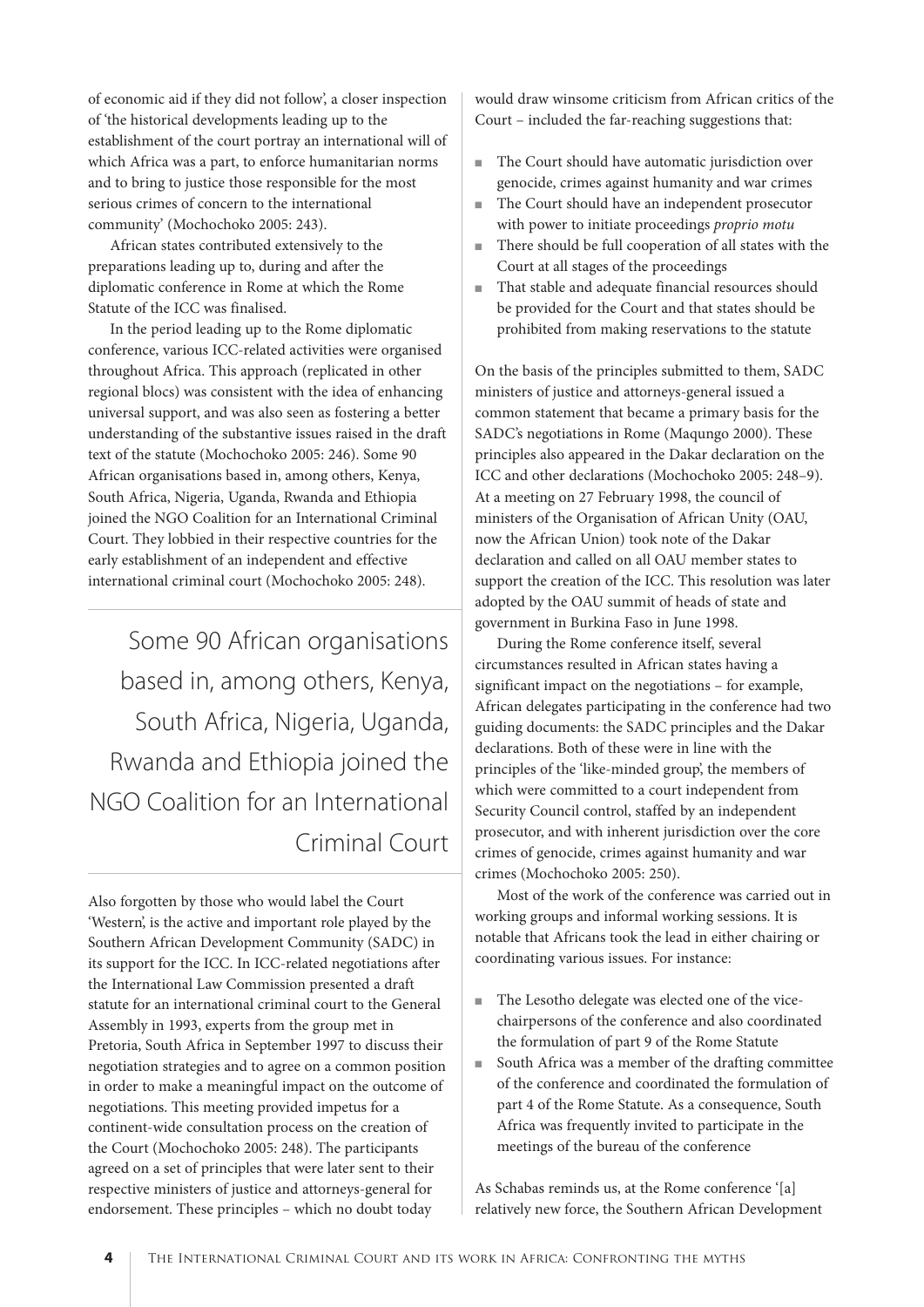Community … under the dynamic influence of postapartheid South Africa, took important positions on human rights, providing a valuable counter-weight to the Europeans in this field' (Schabas 2007: 19).

It is thus beyond doubt that African states had the opportunity to ensure that the principles enshrined in the SADC and Dakar declarations were implemented to the extent possible. Regular African group meetings also contributed towards a coordinated effort.

Then, after the statute was completed, in February 1999 Senegal become the first State Party to ratify the Rome Statute. The Court enjoys – at least on paper – significant support in the region, as evidenced by the large number of ratifications of the statute. To date, the Rome Statute has been signed by 139 states and 108 states have ratified it.4

To date, the Rome Statute has been signed by 139 states and 108 states have ratified it. Of those 108 states a very significant number (30) are African

Of those 108 states a very significant number – 30 – are African:5 Benin, Botswana, Burkina Faso, Burundi, Central African Republic, Chad, Comoros, Congo (Brazzaville), Democratic Republic of the Congo, Djibouti, Gabon, Gambia, Ghana, Guinea, Kenya, Lesotho, Liberia, Madagascar, Malawi, Mali, Mauritius, Namibia, Niger, Nigeria, Senegal, Sierra Leone, South Africa, Tanzania, Uganda and Zambia. African commitment to the ICC, and to the cause of international justice, has been demonstrated in other respects. For example, the strategic partnership agreement signed at the EU–Africa summit in Lisbon in December 2007 says that 'crimes against humanity, war crimes and genocide should not go unpunished and their prosecution should be ensured'.<sup>6</sup>

#### **THE INTERNATIONAL CRIMINAL COURT IN AFRICA: INVITED YET NOT WELCOME?**

The ICC is currently considering four situations. Three of those arise from so-called 'state referrals' from Democratic Republic of the Congo, Uganda, and Central African Republic, all States Parties to the Rome Statute. The fourth has come to the Court by a Security Council referral requesting the ICC to consider the serious crimes that have been committed in Sudan, which has not

ratified the Rome Statute. In addition to these, the Court is also considering violations in Côte d'Ivoire, which has also not ratified the Rome Statute but which has made a declaration in accordance with article 12(3), which allows a non-State Party to lodge a declaration with the Registrar of the Court accepting the Court's jurisdiction for specific crimes.

In what follows, a short description is provided of each of the cases currently before the ICC with a discussion thereafter of the practice of state referral. While geography tells us that these are all African situations, that fact alone cannot prove that the ICC has a discriminatory practice of choosing African violations over those from other parts of the world.

#### **Current investigations following state referrals**

The Office of the Prosecutor is currently investigating the situations in Democratic Republic of the Congo, Uganda and Central African Republic following referrals from their respective governments. It is important to consider these referrals in greater detail to appreciate their significance for Africa and the ICC respectively.

#### Uganda

The Ugandan government referred the situation in its country to the Prosecutor in December 2003, and an investigation was initiated in July 2004. The investigation has focused on northern Uganda where numerous atrocities have been committed against the civilian population. The crimes under investigation include crimes against humanity and war crimes. In July 2005, the Court issued warrants for the arrest of five senior commanders of the Lord's Resistance Army (one of whom is now deceased), including its leader, Joseph Kony. The Office of the Prosecutor continues to seek the cooperation of relevant members of the international community for the arrest and surrender of the remaining commanders.

## Democratic Republic of the Congo

In March 2004, Democratic Republic of the Congo authorities referred the situation in the country involving crimes within the jurisdiction of the Court to the Office of the Prosecutor. An investigation was opened in June 2004 and, having analysed the crimes within the Court's jurisdiction and identified the gravest crimes, the Office of the Prosecutor has focused its initial investigations in the Ituri region.

In February 2006, the Court issued a warrant of arrest for Thomas Lubanga, president of the Union of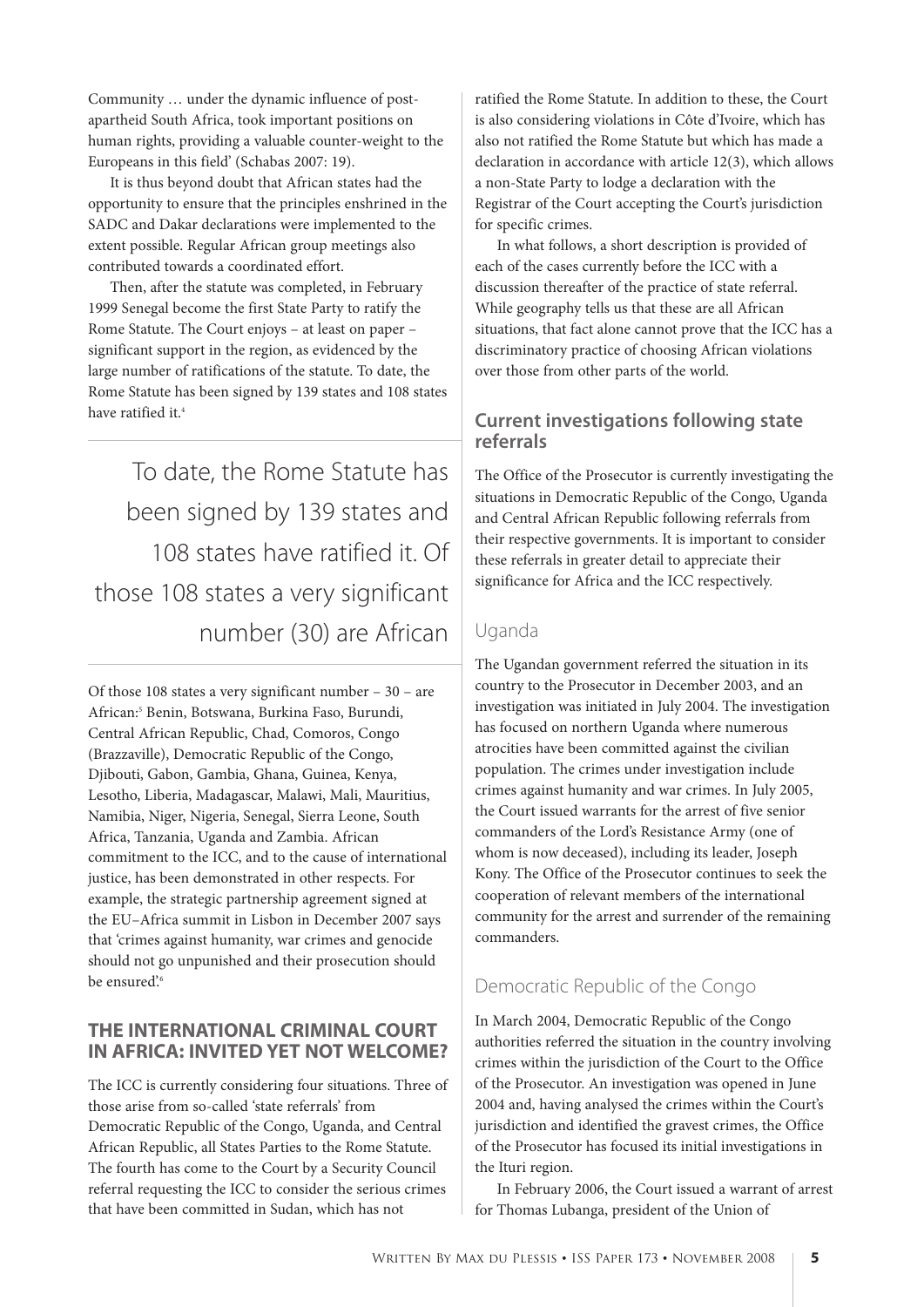Congolese Patriots (an armed group operating in Ituri province) on charges of enlisting, conscripting and using child soldiers. Lubanga was arrested and surrendered to the ICC in March 2006.<sup>7</sup>

In July 2007, the Court issued a warrant for the arrest of Germain Katanga, former senior commander of the Patriotic Forces of Resistance in Ituri. He is charged with crimes against humanity and war crimes. Katanga has since been surrendered to the Court by the Congolese government.<sup>8</sup>

The third person to be surrendered to the Court was Mathieu Ngudjolo Chui, a colonel in the Congolese armed forces and alleged former leader of the National Integrationist Front. The charges against him, which are yet to be confirmed, are in respect of war crimes and crimes against humanity. Following a decision of the Pretrial Chamber, the cases against Chui and Katanga have now been joined.

On 28 April 2008, the Pre-trial Chamber unsealed the warrant of arrest against Bosco Ntaganda, former deputy chief of general staff for military operations of the Forces patriotiques pour la libération du Congo. He is alleged to have enlisted, conscripted and used children under the age of 15 years for active participation in hostilities in Ituri between July 2002 and December 2003. Ntaganda is still at large.

## Central African Republic

The Prosecutor announced the opening of an investigation into the situation in Central African Republic in May 2007, following a referral in December 2004 (International Criminal Court 2005). The Office of the Prosecutor received information from Central African Republic authorities, non-governmental organisations and international organisations regarding alleged crimes. As is the case in the other investigations, the focus has been on the most serious crimes, most of which were committed between 2002 and 2003. The situation in Central African Republic has been noteworthy for the particularly high number of crimes involving sexual violence.<sup>9</sup>

The first person to have been arrested (by the Belgian authorities) in relation to this investigation is Jean-Pierre Bemba Gombo, president and commander-in-chief of the Movement for the Liberation of Congo. He is alleged to be responsible for the commission of war crimes and crimes against humanity in Central African Republic, from about 25 October 2002 to 15 March 2003. Bemba was arrested by Belgian authorities on 24 May 2008 on a warrant issued by the Court, surrendered to the ICC on 3 July 2008, and transferred to its detention centre in The Hague.

### **The Court's screening process**

It is so that the Office of the Prosecutor's current cases are but a small minority of matters that the Court has been asked to investigate. Before glib conclusions can be drawn about the African focus of the Court's docket of cases, it is necessary to consider the process by which cases are screened.

As a starting point it may be noted that the Office of the Prosecutor has adopted an impressively open and transparent approach to its work (Schabas 2007: 356). The Office of the Prosecutor has explained in public documents its strategies and policies and – within the necessary constraints of confidentiality – attempted to justify the exercise of its discretion. For example, article 15(6) of the Rome Statute requires the Prosecutor to inform those who have provided information concerning a possible prosecution when he concludes that there is no reasonable basis to proceed further. The Prosecutor has interpreted the provision generously and, as we shall see below, has issued public and detailed statements explaining his decision not to investigate crimes committed in Iraq and Venezuela, and has issued more general comments explaining why situations fall outside the jurisdiction of the Court.

Before glib conclusions can be drawn about the African focus of the Court's docket of cases, it is necessary to consider the process by which cases are screened

The Office of the Prosecutor receives numerous submissions from various sources alleging the commission of crimes within the jurisdiction of the Court. A summary of the submissions received by the Office of the Prosecutor is publicly available.<sup>10</sup> After attracting the necessary ratifications the Rome Statute entered into force on 1 July 2002. And in just over a year of its existence, by November 2003, the Court, through the Prosecutor, received over 650 complaints. It is important to consider these complaints. They come to the Court from a variety of sources, including States Parties and non-States Parties, non-governmental organisations and individuals.11 As will be seen, they reveal a disturbing lack of understanding about the Court and the Court's functioning.

Fifty of the complaints contained allegations of acts committed before 1 July 2002. This is problematic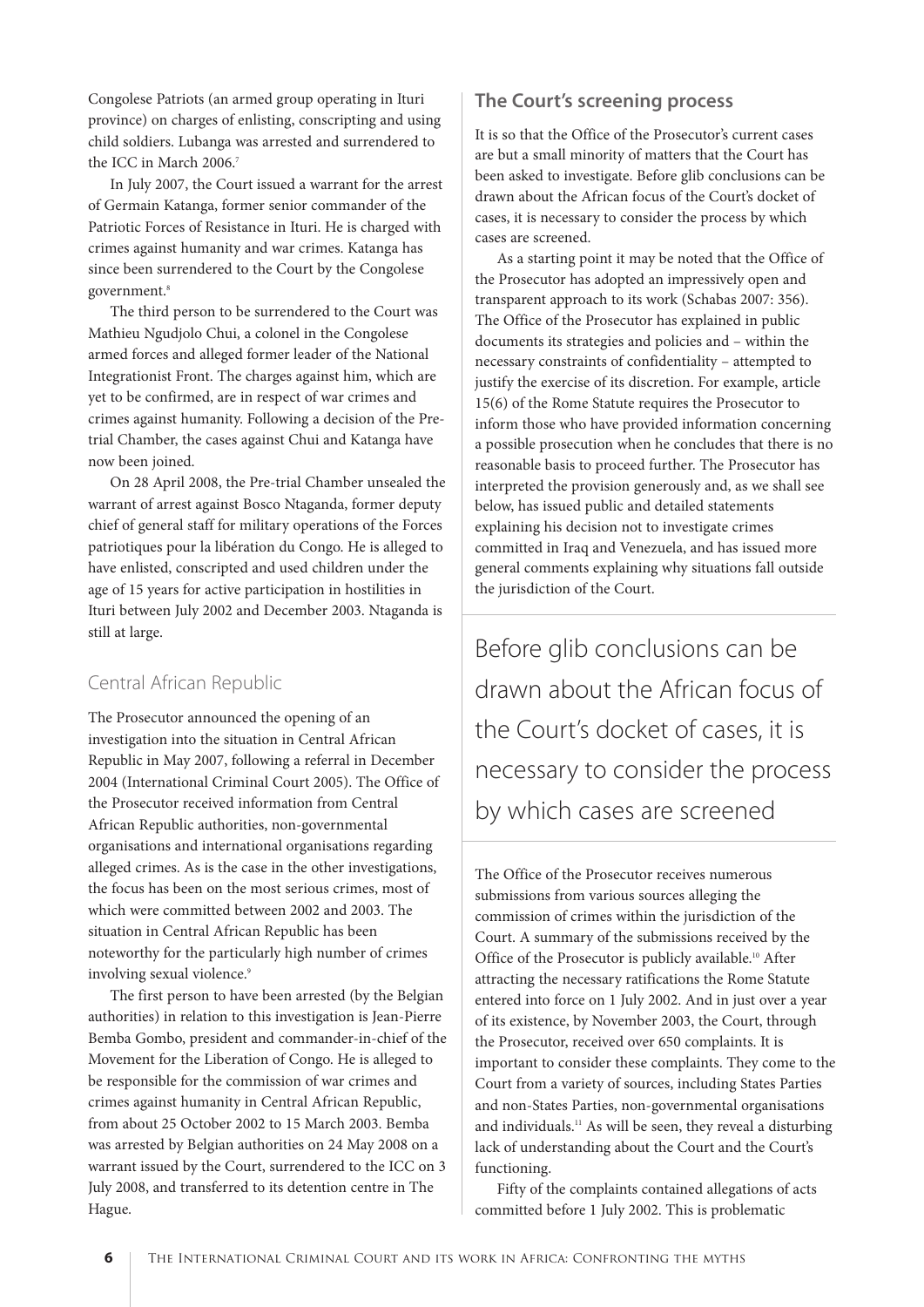because the ICC's jurisdiction is forward looking, and it does not have retrospective jurisdiction over acts committed prior to 1 July 2002. A number of communications alleged acts that fall outside the subject matter of the Court's jurisdiction, and complained about environmental damage, drug trafficking, judicial corruption, tax evasion and less serious human rights violations that do not fall within the Court's remit.

Thirty-eight complaints alleged that an act of aggression had taken place in the context of the war in Iraq in 2003. The problem here is that the US is not a party to the Statute, and, in any event, the ICC cannot exercise jurisdiction over alleged crimes of aggression until the crime is properly defined – something the drafters of the Statute expressly left until a future date, most probably some time after 2009. Two communications referred to the Israeli-Palestinian conflict. The difficulty here is that Israel is not a party to the statute, and the Palestinian authority is not yet a state and so cannot be a party. By early 2006 the Prosecutor's office recorded that it had received 1 732 communications from over 103 countries, and that a staggering 80 per cent of those communications were found to be 'manifestly outside [the Court's] jurisdiction after initial review' (International Criminal Court 2006a).

In short, the overwhelming number of communications directed at the Office of the Prosecutor is simply not actionable. That fact alone places in better perspective the actual – and significantly smaller – number of communications that have lawfully been open for consideration by the Prosecutor for possible investigation. The approach adopted by the Office of the Prosecutor in screening these submissions will be discussed in detail below, and results ultimately in a decision as to whether there is a reasonable basis to proceed with an investigation. The policy of the Office is to maintain the confidentiality of the analysis process, in accordance with the duty to protect the confidentiality of senders, the confidentiality of information submitted and the integrity of analysis or investigation.<sup>12</sup>

In the great majority of cases, where a decision is taken not to initiate an investigation on the basis of communications received, the Office submits reasons for its decision only to senders of communications. This policy is consistent with rule 49(1) of the Court's Rules of Procedure and Evidence, and is necessary to prevent any danger to the safety, well-being and privacy of senders and helps to protect the integrity of the analysis process. However, in the interests of transparency, the Office may make publicly available its reasons for a decision where three conditions are met:

- A situation has warranted intensive analysis
- The situation has generated public interest and the

fact of the analysis is in the public domain

■ Reasons can be provided without risk to the safety, well-being and privacy of senders

Accordingly, in the interests of transparency, the Office made available its decisions in relation to Iraq and Venezuela, both of which are available on the Court's website.13 Five unspecified situations were reported to be subject to ongoing examination, although their identity was not publicly disclosed (International Criminal Court 2006a: 9). Among them are Central African Republic, which has since been referred to the Court, and Côte d'Ivoire, which has made a declaration under article 12(3). As Schabas points out, that 'leaves three remaining situations about which we can only speculate. Columbia and Afghanistan would be good candidates for the list' (Schabas 2007: 163).

A review of the complaints received by the ICC reveals a disturbing lack of understanding about the Court

The responses to information received regarding the alleged commission of crimes in Venezuela and Iraq illustrate how this process functions in practice.14 These examples are useful, given the complaint that the ICC is unfairly skewing its attention in favour of African states. Even if one disagrees (legally or otherwise) with the Office of the Prosecutor's approach for refusing to act on requests for investigation, a reading of those reasons reveals that there is little basis for suggesting that the ICC is a Court that unfairly, or irrationally, or arbitrarily, or without due consideration discriminates in its selection of certain situations over others.

#### Venezuela

Most of the information submitted to the Office of the Prosecutor related to crimes alleged to have been committed by the Venezuelan government and associated forces. One complaint related to crimes alleged to have been committed by groups opposed to the government. In his response, the Prosecutor emphasised his duty to analyse the information received on potential crimes in order to determine whether there was a reasonable basis on which to proceed with an investigation (International Criminal Court 2002: article 53(1)(a)). He also stated that the analysis of the situation in Venezuela was conducted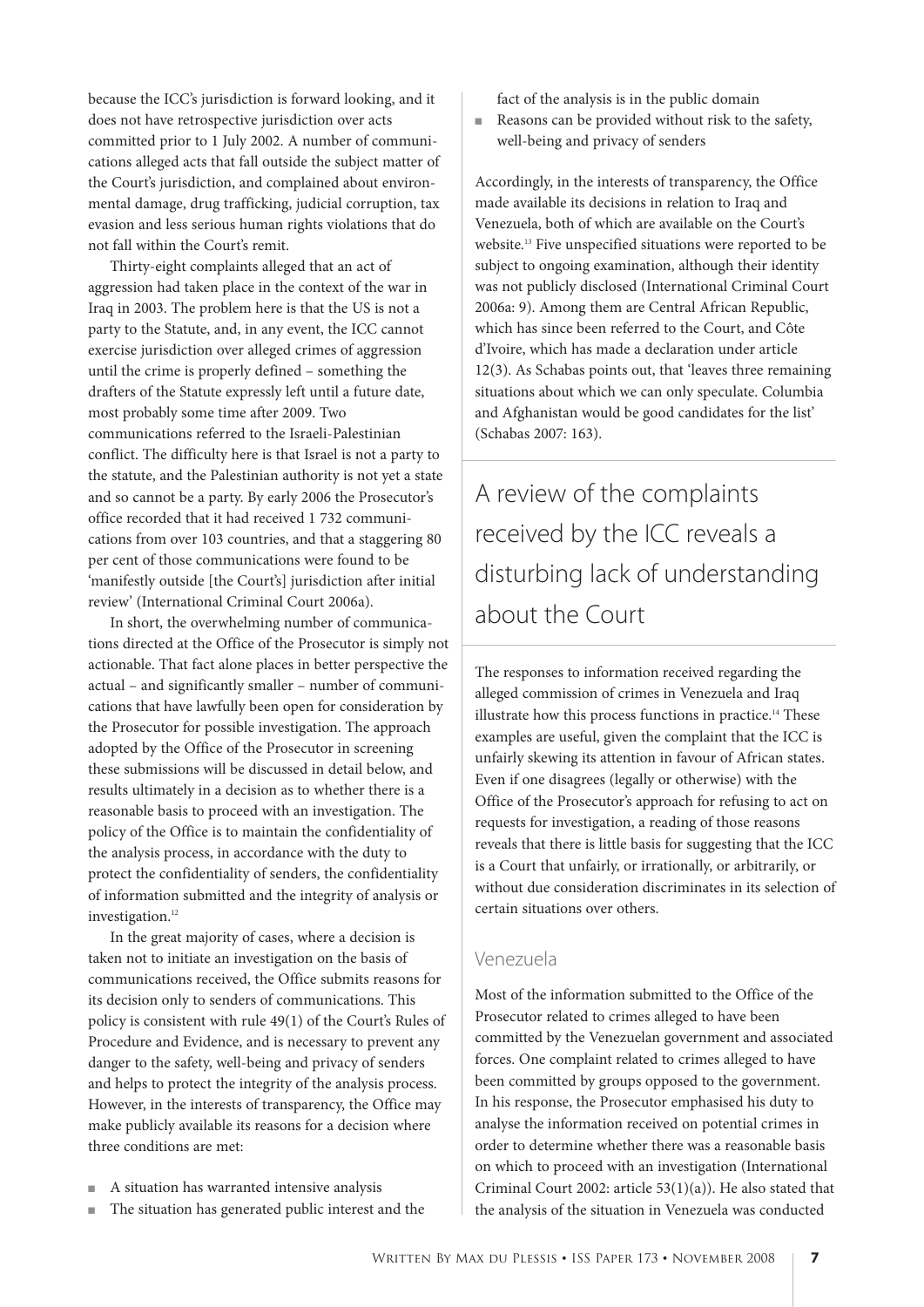under article 15 of the statute since no state referral had been received.

The Prosecutor reviewed the information provided, together with additional material obtained from open sources, media reports and reports of international and non-governmental organisations. He noted that, as Venezuela had ratified the Rome Statute in July 2000, the Court had jurisdiction over crimes perpetrated on the territory or by nationals of Venezuela after 1 July 2002, when the Rome Statute entered into force. Because a significant number of the allegations referred to incidents alleged to have occurred prior to 1 July 2002, the Office of the Prosecutor focused only on those that fell within the temporal jurisdiction of the Court.

In the view of the Office, the available information did not provide a reasonable basis to believe that the crimes against humanity allegedly perpetrated against opponents of the Venezuelan government were committed as part of a widespread or systematic attack against any civilian population, as required under article 7(1) of the statute. The allegations relating to crimes against humanity committed by groups opposed to the government were found, with the exception of a few incidents, to be very generalised; they could not, furthermore, be substantiated by open-source information. Again, the Prosecutor found that the information available did not provide a reasonable basis to believe that the crimes in question would have been committed as part of a widespread and systematic attack against any civilian population.

Although critics fear a Court with unprincipled 'universal' aspirations, the Prosecutor has to date never exercised this power to initiate an investigation

There were no specific allegations of war crimes having been committed. In any event, based on the available information concerning events in Venezuela since 1 July 2002, the situation was found not to meet the threshold of an armed conflict. There was therefore no reasonable basis to believe that war crimes within the jurisdiction of the Court had been committed.

Finally, there were no allegations concerning genocide, and the available information was found not to provide a reasonable basis to believe that the crime of genocide had been committed. The Prosecutor concluded

that the statutory requirements to seek authorisation to initiate an investigation into the situation in Venezuela had not been satisfied. As stated in the response, the Prosecutor's conclusion could be reconsidered in the light of new facts or evidence, and it remained open to the information providers to submit any such information.

#### **Iraq**

The allegations regarding crimes committed in Iraq related to the launching of military operations and the resulting fatalities by US and allied forces. The Prosecutor's response to the allegations outlined the process of receiving and analysing information employed by the Office of the Prosecutor. The response noted that the events in question occurred on the territory of Iraq, which was not a State Party and which had not lodged a declaration of acceptance of jurisdiction under article 12(3). In addition, crimes committed on the territory of a non-State Party only fell within the jurisdiction of the Court when the perpetrators were State Party nationals.

A number of submissions concerned the legality of the war in Iraq in relation to which the Prosecutor advised that the Court cannot exercise jurisdiction over the crime of aggression, and that under the Rome Statute the Court has a mandate to examine conduct during the conflict and not the legality of the decision to engage in armed conflict.

Few factual allegations were submitted concerning genocide and crimes against humanity. The Prosecutor was of the view that the available information provided no reasonable indications that coalition forces had 'intent to destroy, in whole or in part, a national, ethnical, racial or religious group as such', as required in the definition of genocide (International Criminal Court 2002: article 6). Similarly, the available information provided no reasonable indications of the required elements for a crime against humanity, namely, a widespread or systematic attack directed against any civilian population (International Criminal Court 2002: article 7).

The Office of the Prosecutor examined allegations relating to the targeting of civilians and to excessive attacks (namely, where the civilian damage or injury was excessive in relation to the anticipated military advantage), and found no reasonable basis to conclude that either crime had been committed.

With respect to allegations concerning the wilful killing or inhuman treatment of civilians by State Party nationals, the Prosecutor concluded that there was a reasonable basis to believe that crimes within the jurisdiction of the Court had been committed. The information available indicated that there were an estimated four to 12 victims of wilful killing and a limited number of victims of inhuman treatment, totalling less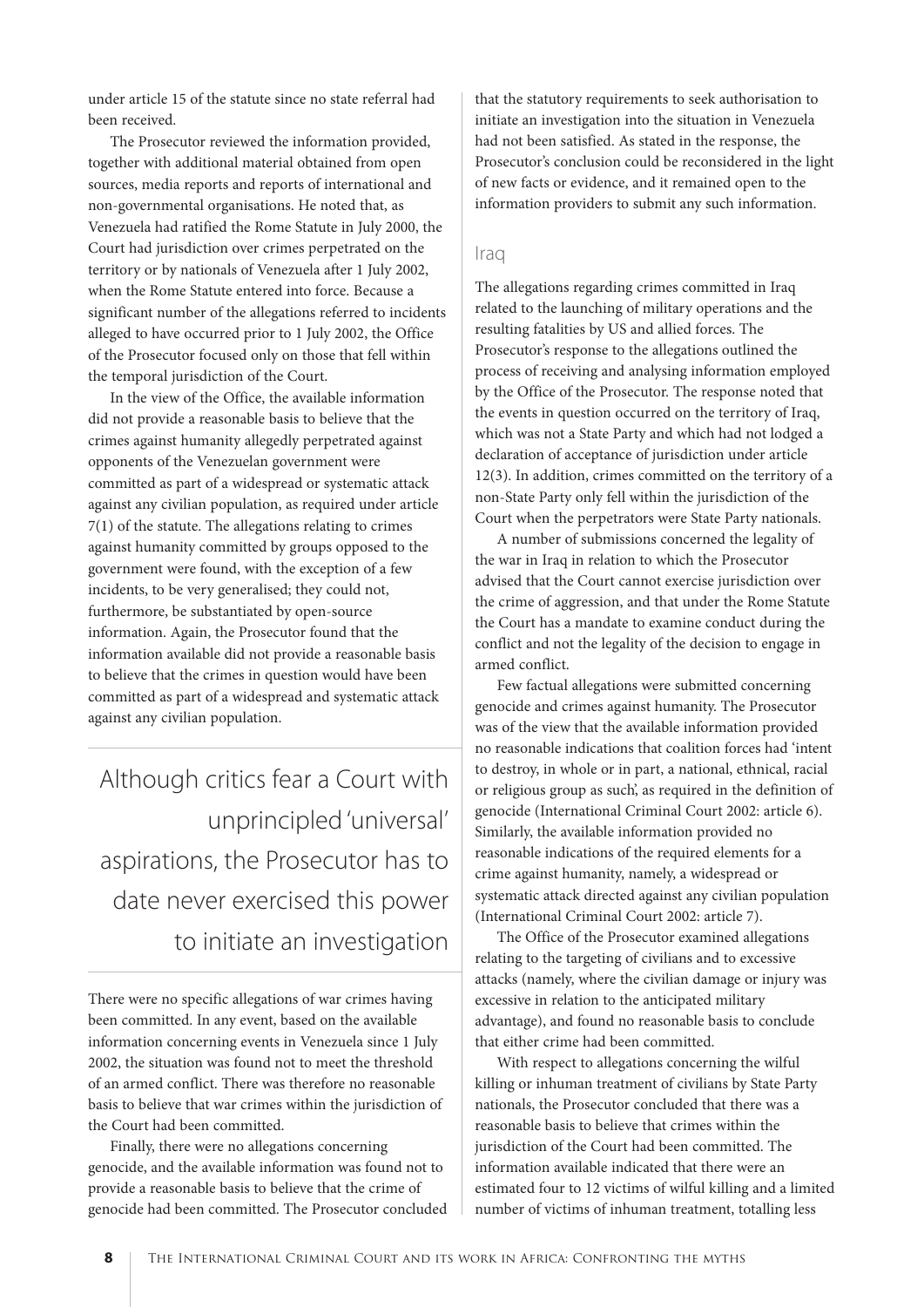than 20 persons. The Prosecutor's decision on these crimes was that they did not meet the criteria set out in article  $8(1)$  or the general threshold of gravity.<sup>15</sup>

#### **No mean feat: assessing the gravity of the situation**

We have already seen how the state-referral mechanism has caused the ICC, through African invitation, to exercise jurisdiction over the situations in Uganda, Democratic Republic of the Congo and Central African Republic (all States Parties) and, in future, Côte d'Ivoire (to date not a State Party) (International Criminal Court 2002: article 15(1)). Crucially, the Prosecutor also has the power to open an investigation on his or her own initiative on the basis of information indicating the commission of crimes within the Court's jurisdiction. Contrary to the expectations of those critics who fear a Court with unprincipled 'universal' aspirations,<sup>16</sup> the Prosecutor has to date never exercised this power to initiate an investigation.

But whether it is a State Party referral or a future proprio motu investigation by the Prosecutor, even where all the jurisdictional requirements have been met the case in question must meet an additional threshold of gravity before the Prosecutor can intervene. This criterion is most clearly expressed in article 17(1)(d) of the Rome Statute.17 As the Iraq and Venezuela requests indicate, in determining whether a case is grave enough to justify further action by the Court, the Prosecutor will take into account a range of factors, including the nature of the crimes, the scale and manner of their commission, as well as their impact.<sup>18</sup>

A proper appreciation of the gravity criterion in the Rome Statute requires one to acknowledge the inherent differences between domestic and international prosecutions, and to simultaneously appreciate the immense challenges facing the Prosecutor.

Louis Arbour, who was then the prosecutor of the International Criminal Tribunal for the former Yugoslavia, noted in a statement to the December 1997 session of the Preparatory Committee on the Establishment of an International Criminal Court that there is a major difference between international and domestic prosecution. In a domestic context, there is an assumption that all crimes that go beyond the trivial or de minimis range are to be prosecuted. But before an international tribunal 'the discretion to prosecute is considerably larger, and the criteria upon which such Prosecutorial discretion is to be exercised are ill-defined, and complex. In my experience, based on the work of the two Tribunals to date, I believe that the real challenge posed to a Prosecutor is to choose from many meritorious complaints the appropriate ones for

international intervention, rather than to weed out weak or frivolous ones<sup>'19</sup>

Philippe Kirsch QC and Darryl Robinson provide further elaboration. They point out:

Since the issue of trigger mechanisms relates to the special problems of activating an international criminal justice mechanism, it is hardly surprising that there could be no relevant legal precedents in national procedural laws. … The ICC, however, presented a novel problem as it represented the first permanent international criminal law institution empowered to deal with future and unknown situations. Thus, it was necessary to determine the procedural mechanisms to 'trigger' ICC proceedings over future situations that may arise (Kirsch and Robinson 2002: 620–621).

One of the ways in which the drafters of the Rome Statute purported to assist the ICC Prosecutor to choose from many complaints, the appropriate ones for international intervention by the Court, was by means of the gravity criterion. That the Prosecutor requires this 'trigger mechanism' is made clear by the breadth and depth of complaints that the Office of the Prosecutor has received. In its first three years of operation alone, the Office received nearly 2 000 communications from individuals or groups in more than 100 countries. One can thus appreciate the manifest difference between the Prosecutor's decisions on investigation and prosecution from those that a domestic prosecutor might have to make, the place for the gravity criterion within the Rome Statute, and the concomitant constraints placed on the Prosecutor.

The Prosecutor's decisions are subject to oversight by the Judges of the Court

The Prosecutor has said that, in determining whether to exercise his powers, he is required to consider three factors, all of them rooted in the provisions of the Rome Statute. First, he must determine whether the available information provides a reasonable basis to believe that a crime within the jurisdiction of the Court has been or is being committed (Schabas 2007: 163; International Criminal Court 2002: article 53(1)(a))). Second, he must assess whether the case would be admissible in accordance with article 17 of the statute – this necessitates examining the familiar standard of whether the national courts are unwilling or unable genuinely to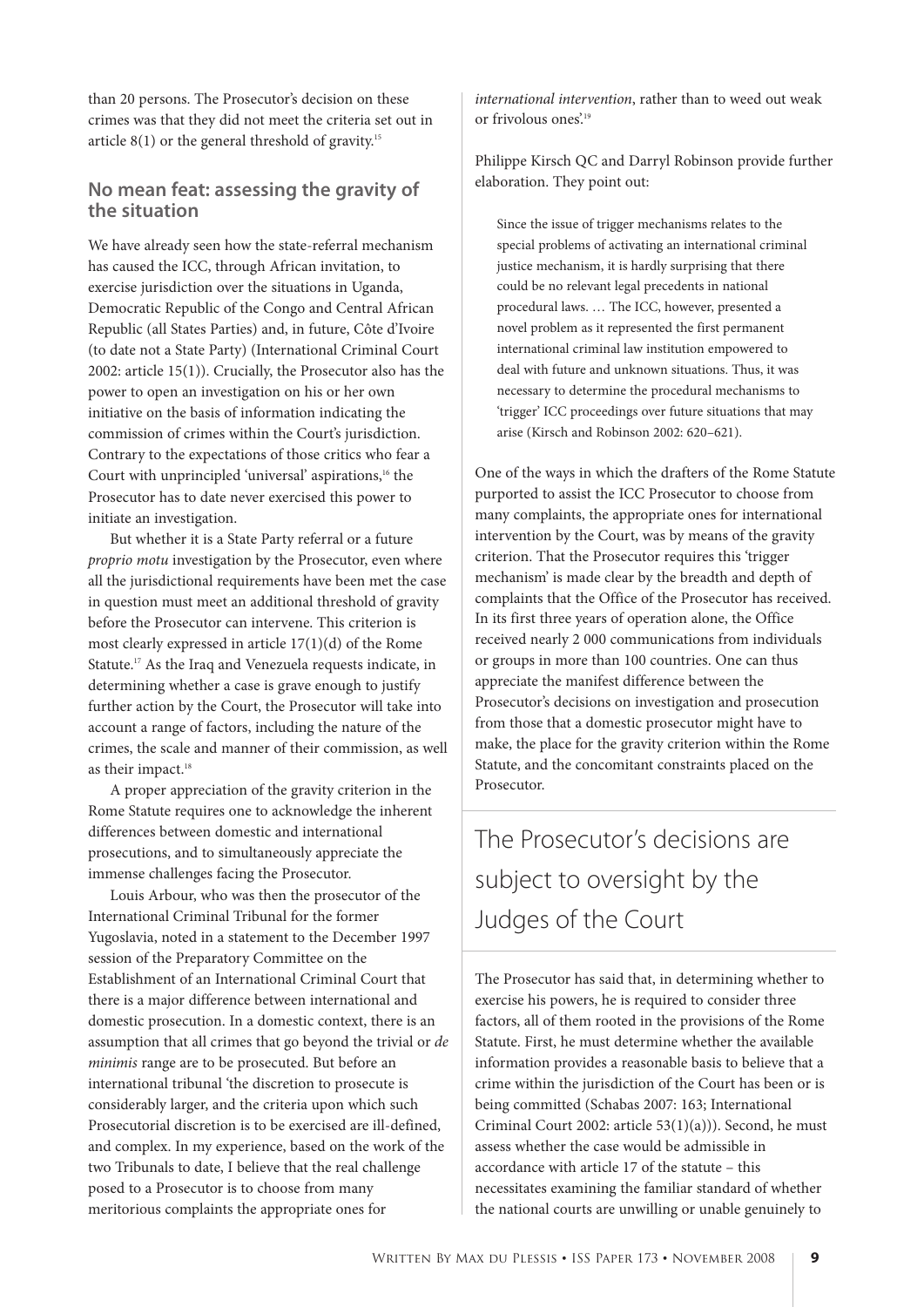proceed. But it also involves assessing what one commentator described as 'the rather enigmatic notion of "gravity"' (Schabas 2007: 164). If these conditions are met, then the third requirement must be considered: whether it is in the 'interests of justice' for the matter to be investigated.<sup>20</sup> As the Prosecutor himself has explained:

While, in a general sense, any crime within the jurisdiction of the Court is 'grave', the Statute requires an additional threshold of gravity even where the subjectmatter jurisdiction is satisfied. This assessment is necessary as the Court is faced with multiple situations involving hundreds of thousands of crimes and must select situations in accordance with the Article 53 criteria' (International Criminal Court 2006c: 8, emphasis added).

Furthermore, the Prosecutor's decisions are subject to oversight by the Judges of the Court;<sup>21</sup> that is to say, much of the Prosecutor's so-called independence is in fact significantly constrained. While the Prosecutor is not required to obtain authorisation to initiate an investigation when a State Party or the Security Council refers a situation to the Court, he is still required to determine at a preliminary stage whether there is a 'reasonable basis' to proceed' (Schabas 2007: 239).

Three of the four cases currently before the ICC were self-referred by the African states in question

There is increased oversight over negative decisions to investigate. For instance, where the Prosecutor declines to investigate a case he shall inform the Pre-trial Chamber (and the relevant state, in cases of State Party referrals, and the Security Council, in cases of a Security Council referral) of his or her conclusion and the reasons for the conclusion (International Criminal Court 2002: article 53(2)). In response, the state concerned or the Security Council may demand that the Pre-trial Chamber review a decision of the Prosecutor not to proceed, and may request the Prosecutor to reconsider that decision (International Criminal Court 2002: article 53(3)(a)). So, too, where the Prosecutor, taking into account the gravity of the crime and the interests of victims, nonetheless declines to initiate an investigation because he has substantial reasons to believe that an investigation would not serve the interests of justice (International Criminal Court 2002: article  $53(1)(c)$ , the Prosecutor must inform the Pre-trial Chamber of the Court accordingly. The Pretrial Chamber may, on its own initiative, review this

decision, in which event it becomes final only when confirmed by the Chamber (International Criminal Court 2002: article 53(3)(b)).

#### **The Court's assumption of jurisdiction: not lightly, and on behalf of African states**

While it is true that the Court's first cases involve situations on the African continent, it is simplistic to argue that the ICC is therefore unfairly targeting Africa. As the short synopsis of each situation has already indicated, each of these cases is before the ICC because the state in question self-referred the situation to the Court in terms of the Rome Statute. Furthermore, the Prosecutor's decision to investigate each of these situations has been taken within the constraints laid down by the Rome Statute, including such factors as the gravity criterion and whether a reasonable basis exists for the prosecution of the perpetrators.

As will already be clear from the brief discussion of the various referrals and requests for investigation directed at the Prosecutor, the Rome Statute strictly defines the jurisdiction of the Court. The subject-matter jurisdiction of the Court is limited to investigations of the most serious crimes of concern to the international community, and the temporal jurisdiction of the Court is limited to crimes occurring after the entry into force of the Statute, namely 1 July 2002 (International Criminal Court 2002: article 11).

For those states that become party to the statute after 1 July 2001, the ICC has jurisdiction only over crimes committed after the entry into force of the statute with respect to that state (International Criminal Court 2002: article 11(2)). In addition to these subject-matter and temporal restrictions, the Rome Statute further restricts the jurisdiction of the Court to the most clearly established bases of jurisdiction known in criminal law: the territorial principle and the active-nationality principle. The Court may act only where its jurisdiction has been accepted by the state on whose territory the crime occurred, or the state of nationality of the alleged perpetrators.

All states that become parties to the Rome Statute thereby accept the jurisdiction of the Court with respect to these crimes. That is a consequence of ratification. In order to become a party to a multilateral treaty, a state must demonstrate, through a concrete act, its willingness to undertake the legal rights and obligations contained in the treaty. In other words, it must express its consent to be bound by the treaty. A state may express its consent to be bound in several ways, in accordance with the final clauses of the relevant treaty. One of the most common ways is ratification.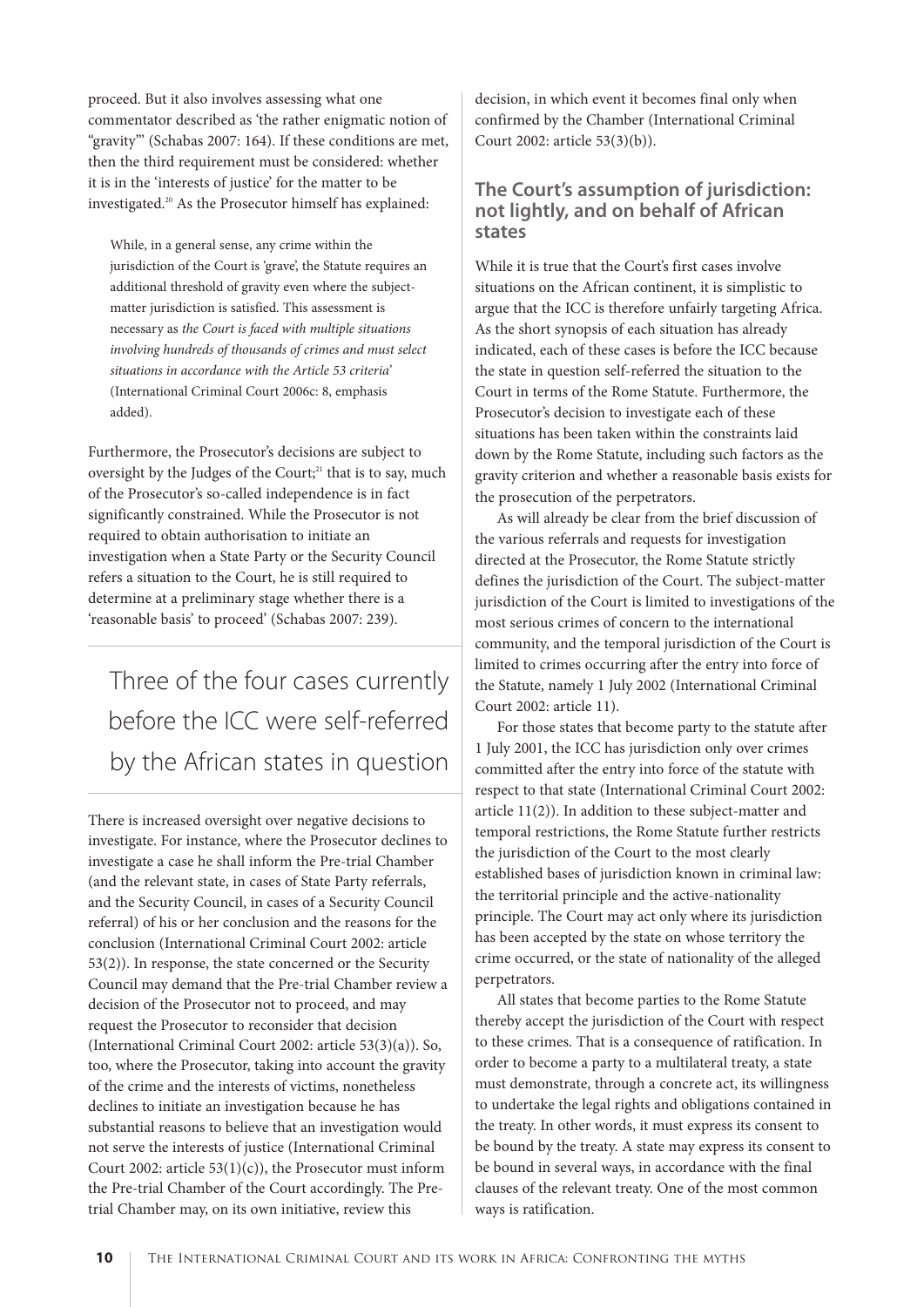A state that has ratified the Rome Statute may refer a situation to the Prosecutor where any of these crimes appears to have been committed if the alleged perpetrator is a national of a State Party, or if the crime in question was committed on the territory of a State Party, or if a state has made a declaration accepting the jurisdiction of the Court. Thus, article 12 of the Rome Statute provides that the Court may exercise jurisdiction if: (1) the state where the alleged crime was committed is a party to the Statute (*territoriality*); or,  $(2)$  the state of which the accused is a national is a party to the Statute (nationality).

The Uganda, Democratic Republic of the Congo and Central African Republic referrals demonstrate how, in terms of article 14 of the statute, any State Party may refer to the Court a 'situation' in which one or more crimes within the jurisdiction of the Court appear to have been committed, so long as the preconditions to the Court's exercise of jurisdiction have been met, namely, that the alleged perpetrators of the crimes are nationals of a State Party, or the crimes were committed on the territory of a State Party.<sup>22</sup> As an illustration, it is just as well to recall the announcement by the Court after it received the first of its three African requests for investigation, from Democratic Republic of the Congo:

The Prosecutor of the International Criminal Court, Luis Moreno Ocampo, has received a letter signed by the President of the Democratic Republic of Congo (DRC) referring to him the situation of crimes within the jurisdiction of the Court allegedly committed anywhere in the territory of the DRC since the entry into force of the Rome Statute, on 1 July 2002. By means of this letter, the DRC asked the Prosecutor to investigate in order to determine if one or more persons should be charged with such crimes, and the authorities committed to cooperate with the International Criminal Court.<sup>23</sup>

The referrals – particularly by Uganda and the Congo – moreover demonstrate how African states have attempted to use the ICC for political ends. It is no secret that the Ugandan and Congolese governments had their own reasons for inviting the ICC to do business in their respective countries. These appear to have been to employ the Court to prosecute rebel bands within their own territories (Schabas 2007: 36). While there has been criticism directed at the ICC Prosecutor for too tamely complying with these self-referrals, there is a double irony in suggesting that these African situations are proof of the ICC's meddling in Africa.

It is thus difficult to comprehend or take seriously suggestions that the Congo, Uganda and Central African Republic referrals stand as proof that the ICC is unhealthily preoccupied with Africa. It is not that the

ICC is transmuting into a Western court with some colonial affection for punishment of Africans guilty of crimes against humanity. Assertions about the Court's apparently over-developed appetite for African atrocities, or intimations of US behind-the-scenes machinations in the Court's choice of African investigations, are complaints that do not match the facts or the processes adopted by the Office of the Prosecutor.

The referrals – particularly by Uganda and the Congo – demonstrate how African states have attempted to use the ICC for political ends

A reflection on the Office of the Prosecutor's screening process and the self-referrals by Uganda, the Congo and Central African Republic suggest rather that Africa is in the Court's sights because African States Parties – with serious consideration, one may fairly assume, of their rights and responsibilities as States Parties to the Rome Statute, and/or because of their own strategic objectives – have chosen that outcome, and the Court has accepted that there is a reasonable basis for initiating an investigation. There is thus insincerity to the claim that the Court is acting 'unfairly' in respect of Africa. It reminds one of the host who invites guests for dinner only to feign disappointment when they arrive.

The invitations made by the independent governments of Uganda, Democratic Republic of the Congo and Central African Republic to the ICC to investigate situations in their respective states, are invitations made by States Parties to the Rome Statute. This is not insignificant. By ratifying the statute these three states showed their acceptance (morally and legally, under international law) of the Rome Statute's ideals.

Those ideals are captured in the statute's preamble, which records, among others, a recognition by States Parties that 'grave crimes threaten the peace, security and well-being of the world'; an affirmation 'that the most serious crimes of concern to the international community as a whole must not go unpunished and that their effective prosecution must be ensured by taking measures at the national level and by enhancing international cooperation'; a determination 'to put an end to impunity for the perpetrators of these crimes and thus to contribute to the prevention of such crimes'; and 'to these ends and for the sake of present and future generations, to establish an independent permanent International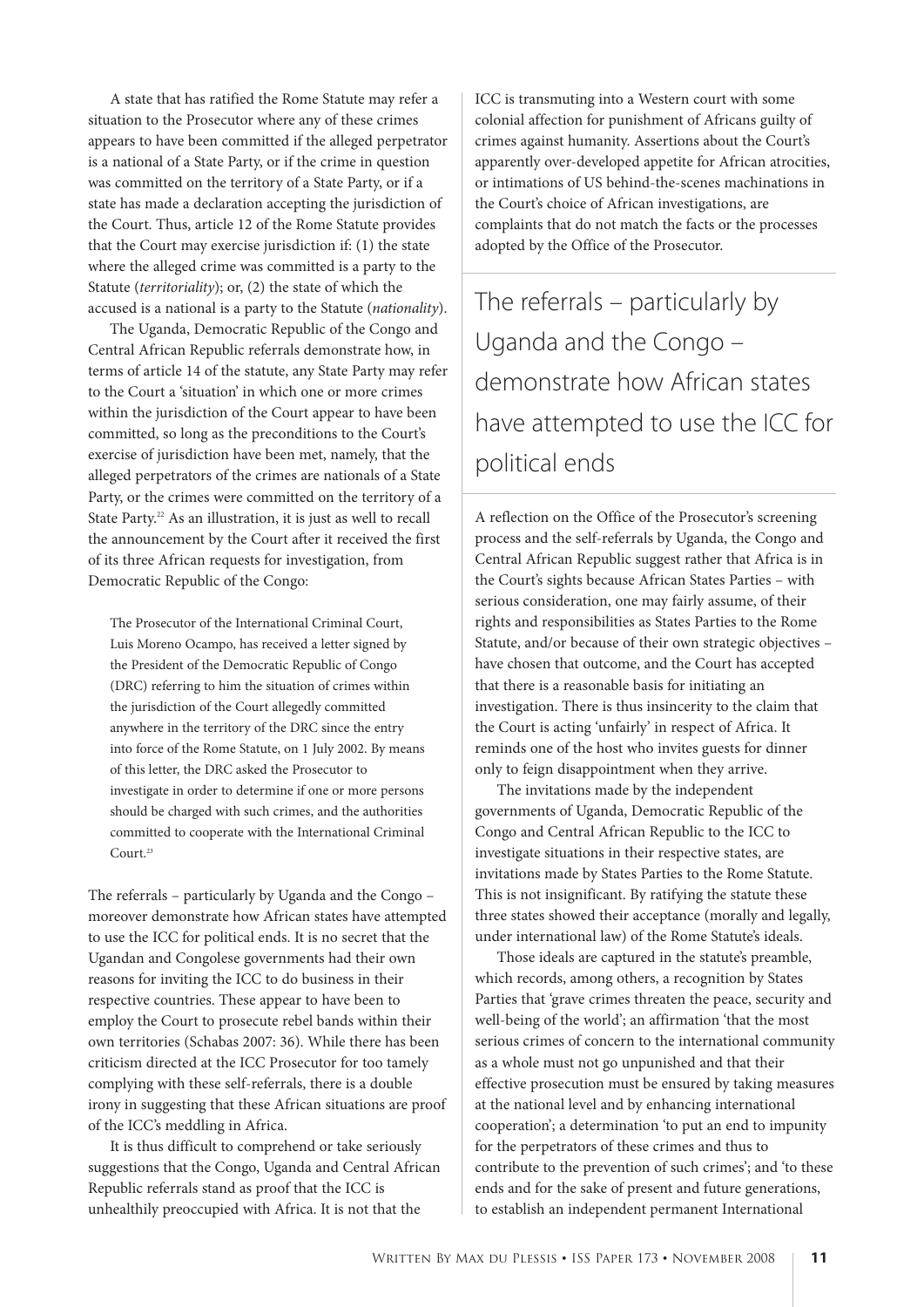Criminal Court in relationship with the United Nations system, with jurisdiction over the most serious crimes of concern to the international community as a whole'.

By becoming States Parties, then, the Congo, Uganda and Central African Republic 'resolved', along with all other states that chose or choose to become members of the Rome Statute, 'to guarantee lasting respect for the enforcement of international justice'. Putting to one side the political mileage that these governments might have assumed was to be gained by self-referring a situation to the Court, the fact remains that their actions also show respect for the principles of international criminal justice through a request to the Court for assistance in acting against those members of rebel groups who are most responsible for international crimes.

Suggestions that these three states are unwitting pawns in some neocolonial project are not only patronising – they also devalue the international rule of law. It is worth noting the generic problems with treaty implementation that have been encountered in many countries in terms of following up the ratification of human rights instruments, for example.<sup>24</sup> It is not necessary to explore the literature on this issue, except to note that the Rome Statute is not the only instrument of great aspirational and practical utility that countries are quite prepared to ratify, but which they have failed over many years to take steps to implement or compile reports upon.

What is remarkable about the Uganda, Congo and Central African Republic referrals is that they buck this trend. By choosing to self-refer under the Rome Statute, each of the States Parties demonstrated their commitment to utilise the statute and the principles agreed on at Rome by African and other states. Sadly, critics who denounce the Court's involvement in these states as anti-African not only miss the point – they also unwittingly contribute to what is rightly regarded as an African malaise: the failure to take seriously treaty commitments voluntarily assumed by states.

#### **THE ICC AS (PROXY) SUPERPOWER: MISUNDERSTANDING UNIVERSAL JURISDICTION**

#### **Fears of an unbridled Court**

Alex de Waal recently wrote that '… Africa has lost confidence in the ICC and is taking rapid steps to become a zone free of universal jurisdiction.<sup>25</sup> It is not clear whether de Waal himself believes that the ICC was the means that established the 'zone' of universal jurisdiction.

Domestic crimes, as is the tradition, are largely the responsibility and concern of domestic legal systems. However, certain crimes, through their seriousness, take on a characteristic that 'internationalises' them. Two broad opportunities for prosecution arise from the internationalisation of the offender's conduct.

First, the international crimes at issue may be the subject of a prosecution before an international criminal tribunal constituted especially for the investigation and prosecution of such universally despised acts. The ICC is, par excellence, the model for such a prosecution (and states that are party to the Rome Statute would under the terms of the statute have an opportunity to prosecute the ICC crimes through their domestic courts acting as an international surrogate).<sup>26</sup>

# Certain crimes, through their seriousness, take on a characteristic that 'internationalises' them

Quite aside from this treaty-inspired prosecution under the aegis of the Rome Statute, the internationalisation of certain crimes in turn provides the potential to all states of the world (in addition to the state on whose territory the crime was committed) to investigate and prosecute the offender under their domestic legal systems and before their domestic courts. This entitlement goes under the heading of what international lawyers understand as the principle of 'universal jurisdiction': the competency to act against the offender, regardless of where the crime was committed and regardless of the nationality of the criminal.

While there is ongoing debate about the scope and limits of the potential exercise of universal jurisdiction under international law, Professor Antonio Cassese, previously president of the Appeals Chamber of the International Criminal Tribunal for the former Yugoslavia, has convincingly explained that universal jurisdiction cannot sensibly be an absolute right of jurisdictional competence (such that any and every state is empowered to investigate and prosecute the occurrence of an international crime).<sup>27</sup> Rather, while all states are potentially empowered to act against international criminals, 'universality may be asserted subject to the condition that the alleged offender be on the territory of the prosecuting State' (Cassese 2003b: 589, 592).

The state concerned must of course have taken steps under its domestic law to empower its officials and courts to act upon this potential. France and Spain are examples of states that have done so, much to President Kagame's chagrin (see the earlier discussion of his response to the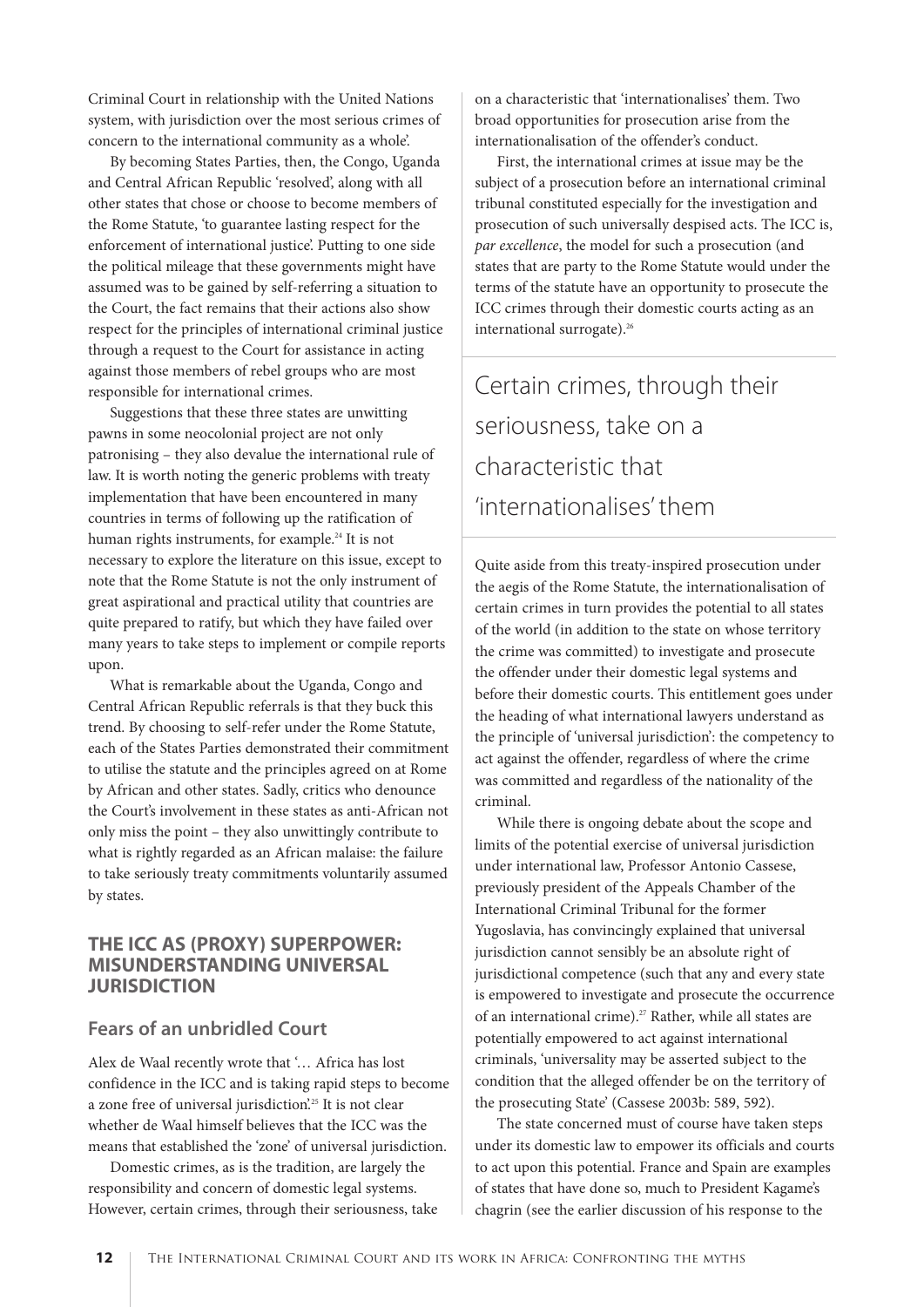'arrogant' European calls for an investigation of his role in the Rwandan genocide). The AU has recently added its voice. In a strongly worded declaration, African presidents at the AU heads of state summit in the Egyptian port city of Sharm El Sheikh condemned the French and Spanish indictments against senior officers of the Rwanda Defence Forces. The declaration calls for a meeting between the AU and the EU to discuss lasting solutions and to ensure that the warrants are withdrawn. The declaration concludes that the '[t]he political nature and abuse of the principle of universal jurisdiction by judges from non-African States against African leaders is a clear violation of their sovereignty and territorial integrity' (Bouwknegy 2008).

These examples, and de Waal's sentiments about Africa taking steps to become a universal jurisdiction free zone, chime with the view of many (African) critics of the ICC, who believe that the ICC may – like the French and Spanish judges in respect of Kagame and other senior officers in the Rwanda Defence Forces – exercise a form of universal jurisdiction against African leaders. This belief conjures images of the ICC with unlimited interference power: that it is a superpower unto itself. Mamdani's concerns about the Court are reflected in different language, but the result is the same. His complaint is that 'the new humanitarian order' (of which the ICC is a part) has resulted 'once again [in] a bifurcated system, whereby state sovereignty obtains in large parts of the world but is suspended in more countries in Africa and the Middle East' (Mamdani 2008).

There is unquestionably merit in complaints about the unacceptably skewed nature of international politics and the abuse of international legal rules by powerful states. The US and UK's unlawful invasion of Iraq has sharpened the debate in this respect considerably. Few, let alone international lawyers, would suggest that the current system is free of serious defects. There is also a real concern – otherwise well expressed by African and allied states – that the Security Council is in urgent need of reform.28

But these complaints and concerns should not too easily or speedily be pressed into service against the ICC without a proper appreciation of the Court's statute. The fear seems to be that a rogue prosecutor will assert some form of unbridled universal jurisdiction wherever he or she so chooses, to drag the unsuspecting and the unworthy to The Hague, and in the process violate the sovereignty of (weak) states under the guise of 'humanitarian' concern for the victims. This view appears to be based on a fundamental misunderstanding of the Rome Statute and the system of complementarity that is so central to the work of the ICC.

#### **Fearing the Court's jurisdiction – a case of being uncomplimentary about complementarity**

The Rome Statute of the ICC has its flaws – the nature of the drafting process and the political issues at stake ensured that – but African states, along with their counterparts at Rome, concluded a treaty in which the principle of individual criminal liability is established for those responsible for the most serious human rights violations, and whereby an institution has been established, on a permanent basis, to ensure the punishment of such individuals. This punishment would not be a result of the Court exercising universal jurisdiction.

Only by misunderstanding complementarity is it possible for critics to fear the ICC as an international equivalent of the French or Spanish domestic courts asserting jurisdiction over Kagame. Investigation and punishment take place within a carefully crafted system of complementarity between domestic actors and the ICC. Indeed, complementarity is arguably the key feature of the ICC regime. It is thus important to appreciate its significance and, in so doing, to appreciate how hollow are the fears of those who believe that the Court wields excessive and far-reaching powers of investigation (with the concomitant ability to interfere in state sovereignty).

At the heart of the complementarity principle is the ability to prosecute international criminals in one's national courts

Proposals that the principle of universal jurisdiction should apply in respect of state referrals were rejected at the Rome Conference. The preamble to the Rome Statute says that the Court's jurisdiction will be complementary to that of national jurisdiction, and article 17 of the statute embodies the complementarity principle. At the heart of the complementarity principle is the ability to prosecute international criminals in one's national courts, on behalf of the international community, or to have in place mechanisms to arrest and surrender to the ICC persons that the ICC seeks to prosecute and who happen to be in one's jurisdiction.

The general nature of national implementation obligations assumed by states that elect to become party to the Rome Statute are wide ranging (Schabas 2007; Brandon and du Plessis 2005). The Rome Statute indicates that effective prosecution is that which is ensured by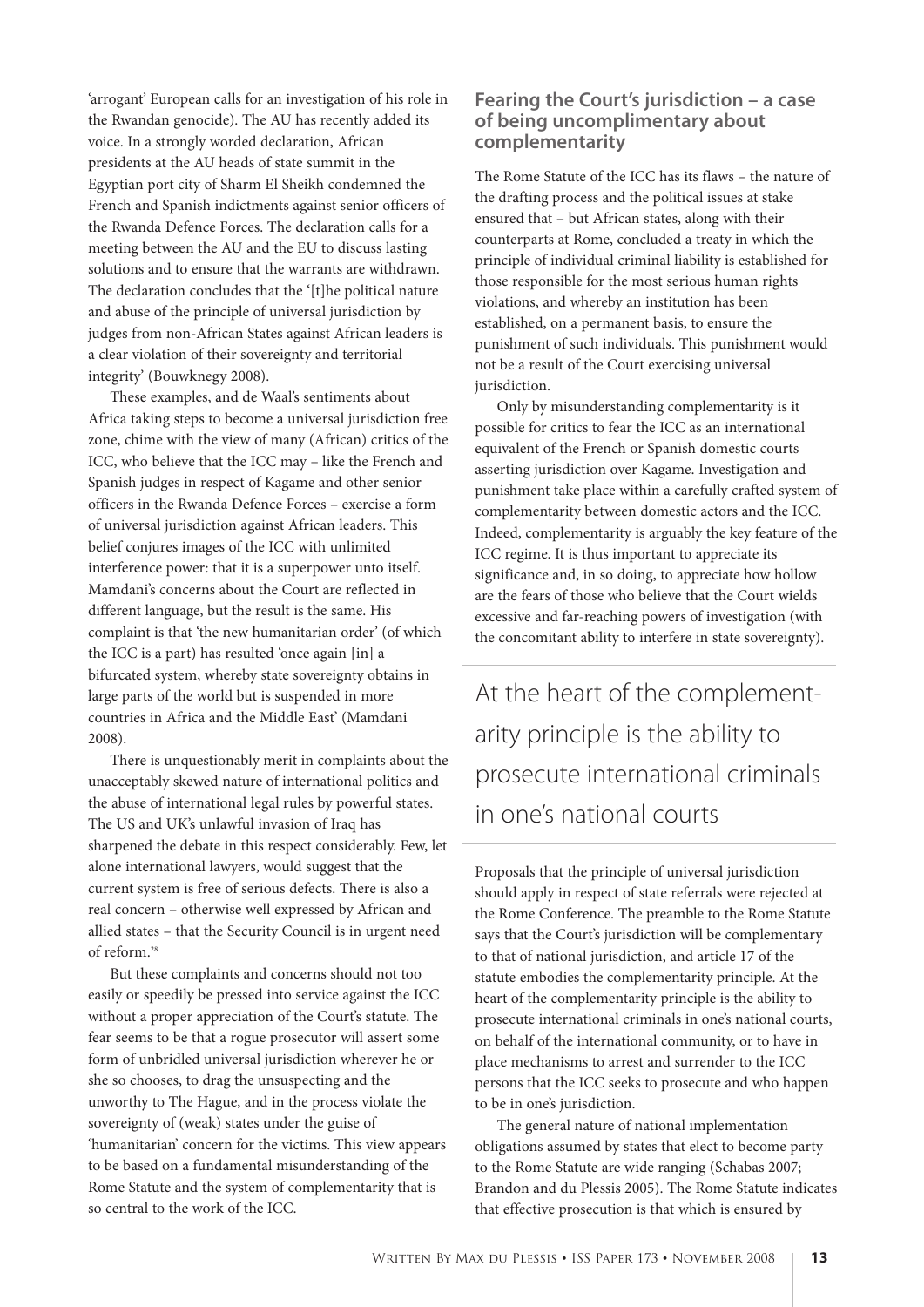taking measures at the national level and by international cooperation. Because of its special nature, States Parties to the Rome Statute are expected to assume a level of responsibility and capability, the realisation of which will entail taking a number of important legal and practical measures.

Aside from enabling its own justice officials to prosecute international crimes before its domestic courts, a State Party is furthermore obliged to cooperate with the ICC in relation to an investigation and/or prosecution the Court may be seized with. The prosecution of a matter before the ICC (and the process leading to the decision to prosecute) will normally require very considerable investigation, information gathering, and inter-agency cooperation, often with high levels of confidentiality and information or witness protection required.

It is only if a State Party is 'unwilling or unable' to investigate and prosecute international crimes that the ICC is seized with jurisdiction

Contact between the ICC (in particular the Office of the Prosecutor) and the national authorities will likely become extensive in the course of an investigation and any request for arrest and surrender or any prosecution. Indeed, in many cases there is likely to be a fairly complex and substantial process of information gathering, analysis and consideration that must be undertaken before the decision to formally investigate can even be taken. The ICC lacks many of the institutional features necessary for a comprehensive handling of a criminal matter: for ordinary policing and other functions, it will rely heavily on the assistance and cooperation of states' national mechanisms, procedures and agencies.

In order to be able to cooperate with the Office of the Prosecutor during the investigation or prosecution period<sup>29</sup> (or otherwise with the Pre-trial Chamber or the Court once a matter is properly before these, for example, in relation to witnesses), a State Party is obliged to have a range of powers, facilities and procedures in place, including by promulgation of laws and regulations. The legal framework for requests for arrest and surrender, on the one hand, and all other forms of cooperation, on the other, is mostly set out in part 9 of the Rome Statute. Article 86 describes the general duty on states to cooperate fully with the ICC in the investigation and

prosecution of crimes. Article 87 sets out general provisions for requests for cooperation, giving the ICC authority (under article  $87(1)(a)$ ) to make requests of the state for cooperation. Failure to cooperate can, among other things, lead to a referral of the state to the Security Council (article 87(7)).

Article 88 is a significant provision, obliging states to ensure that there are in place nationally the procedures and powers to enable all forms of cooperation contemplated in the statute. Unlike inter-state legal assistance and cooperation, the Rome Statute makes clear that, by ratifying, states accept that there are no grounds for refusing ICC requests for arrest and surrender.<sup>30</sup> States are therefore obliged, under the relevant arrest and surrender processes provided in their own national laws, to follow up arrest warrants or summons issued by the ICC, and to surrender persons in due course.

While the Rome Statute envisages a duty to cooperate with the Court in relation to investigation and prosecution, it should be remembered that the principle of complementarity is premised on the expectation that domestic states that are willing and able should be prosecuting these crimes themselves. The principle of 'complementarity' ensures that the ICC operates as a buttress in support of the criminal justice systems of States Parties at a national level, and as part of a broader system of international criminal justice. The principle proceeds from the belief that national courts should be the first to act. It is only if a State Party is 'unwilling or unable' to investigate and prosecute international crimes committed by its nationals or on its territory that the ICC is seized with jurisdiction (International Criminal Court 2002: article 17(1)).

To enforce this principle of complementarity and to limit further the Court's propensity for interference with sovereignty, article 18 of the Rome Statute requires that the Prosecutor must notify all States Parties and states with jurisdiction over a particular case – in other words, non-States Parties – before beginning an investigation by the Court (International Criminal Court 2002: article 18(1)), and cannot begin an investigation on his own initiative without first receiving the approval of a Chamber of three Judges (International Criminal Court 2002: article 15).

At this stage of the proceedings, it is open to both States Parties and non-States Parties to insist that they will investigate allegations against their own nationals themselves: the ICC would then be obliged to suspend its investigation (International Criminal Court 2002: article 18(2)). If the alleged perpetrator's state investigates the matter and then refuses to initiate a prosecution, the ICC may only proceed if it concludes that that decision was motivated purely by a desire to shield the individual concerned (International Criminal Court 2002: article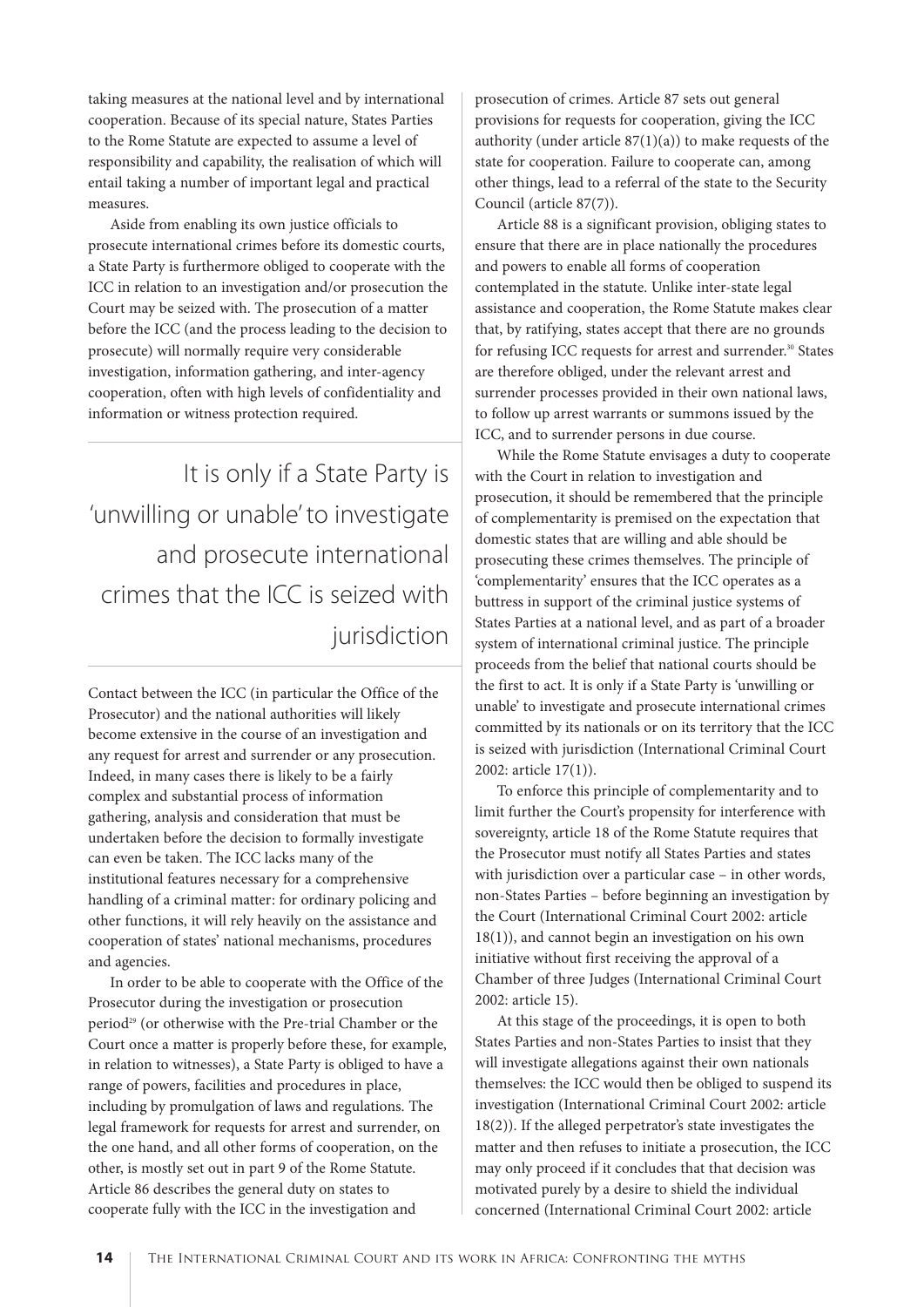$17(2)(a)$ ). The thrust of the principle of complementarity is that the system effectively creates a presumption in favour of action at the level of states.

Complementarity is therefore an essential component of the Court's structure and a means by which national justice systems are accorded an opportunity to prosecute international crimes domestically. The ICC is one component of a regime – a network of states that have undertaken to do the ICC's work for it; to act, if you will, as domestic international criminal courts in respect of ICC crimes. Because of the ICC's system of complementarity we can therefore expect national criminal justice to play an important role of doing the ICC's work by providing exemplary punishments that will serve to restore the international legal order. In this respect, Anne-Marie Slaughter, dean of the Woodrow Wilson School of Public and International Affairs at Princeton, has pointed out that:

One of the most powerful arguments for the International Criminal Court is not that it will be a global instrument of justice itself – arresting and trying tyrants and torturers worldwide – but that it will be a backstop and trigger for domestic forces for justice and democracy (Slaughter 2003).

This is the promise of international criminal justice as exemplified by the ICC's complementarity regime. One way in which we will come to regard the ICC as effective – as having achieved its promise – will be when its very existence operates to encourage domestic institutions to comply with their responsibilities under international humanitarian and human rights law to investigate and prosecute international crimes as defined by the ICC. In this respect the Prosecutor of the Court has himself stressed the importance of what is called 'positive complementarity'. Paragraph 6 of the preamble to the Rome Statute declares that 'it is the duty of every State to exercise its criminal jurisdiction over those responsible for international crimes'. The Prosecutor has often invoked this principle. In his September 2006 'Prosecutorial Strategy', he stated:

With regard to complementarity, the Office emphasises that according to the Statute national states have the primary responsibility for preventing and punishing atrocities in their own territories. In this design, intervention by the Office must be exceptional – it will only step in when States fail to conduct investigations and prosecutions, or where they purport to do so but in reality are unwilling or unable to genuinely carry out proceedings. A Court based on the principle of complementarity ensures the international rule of law by creating an interdependent, mutually reinforcing international

system of justice. With this in mind, the Office has adopted a positive approach to complementarity, meaning that it encourages genuine national proceedings where possible; relies on national and international networks; and participates in a system of international cooperation' (International Criminal Court 2006a, emphasis added).

The very principle of complementarity makes it clear that by domestic prosecutors acting against international criminals, domestic courts ensure the international rule of law through a mutually reinforcing (or complementary) international system of justice (Burke-White 2008: 53). As Professor Cassese points out, there was a practical basis at Rome for this principle:

It is healthy, it was thought, to leave the vast majority of cases concerning international crimes to national courts, which may properly exercise their jurisdiction based on a link with the case (territoriality, nationality) or even on universality. Among other things, these national courts may have more means available to collect the necessary evidence and to lay their hands on the accused (Cassese 2003a: 351, emphasis added).

It rather seems that, instead of the ICC being an instrument of global or universal (in)justice disrespectful of particularly African states' sovereignty, the very premise of complementarity ensures appropriate respect for states by demanding that the ICC defers to their competence and right to investigate international crimes. The choice that complementarity offers and symbolises has apparently been ignored by the Court's African critics. As Slaughter expresses, the choice is for a nation to try its own or they will be tried in The Hague. Instead of weakening states and undermining sovereignty, properly understood the ICC regime does the opposite: it 'strengthens the hand of domestic parties seeking such trials, allowing them to wrap themselves in a nationalist mantle' (Slaughter 2003).

#### **The Sudan referral as (another) example of the Court's African adventurism?**

We have seen that the Rome Statute does not empower the ICC to roam large as an enforcer of some new world order. That being said, under the statute the UN Security Council is empowered to refer to the Court situations in which crimes within the jurisdiction of the Court appear to have been committed (International Criminal Court 2002: article 1, 13(b)). The referral power is a mechanism by which the Court may be accorded jurisdiction over an offender, regardless of where the offence took place and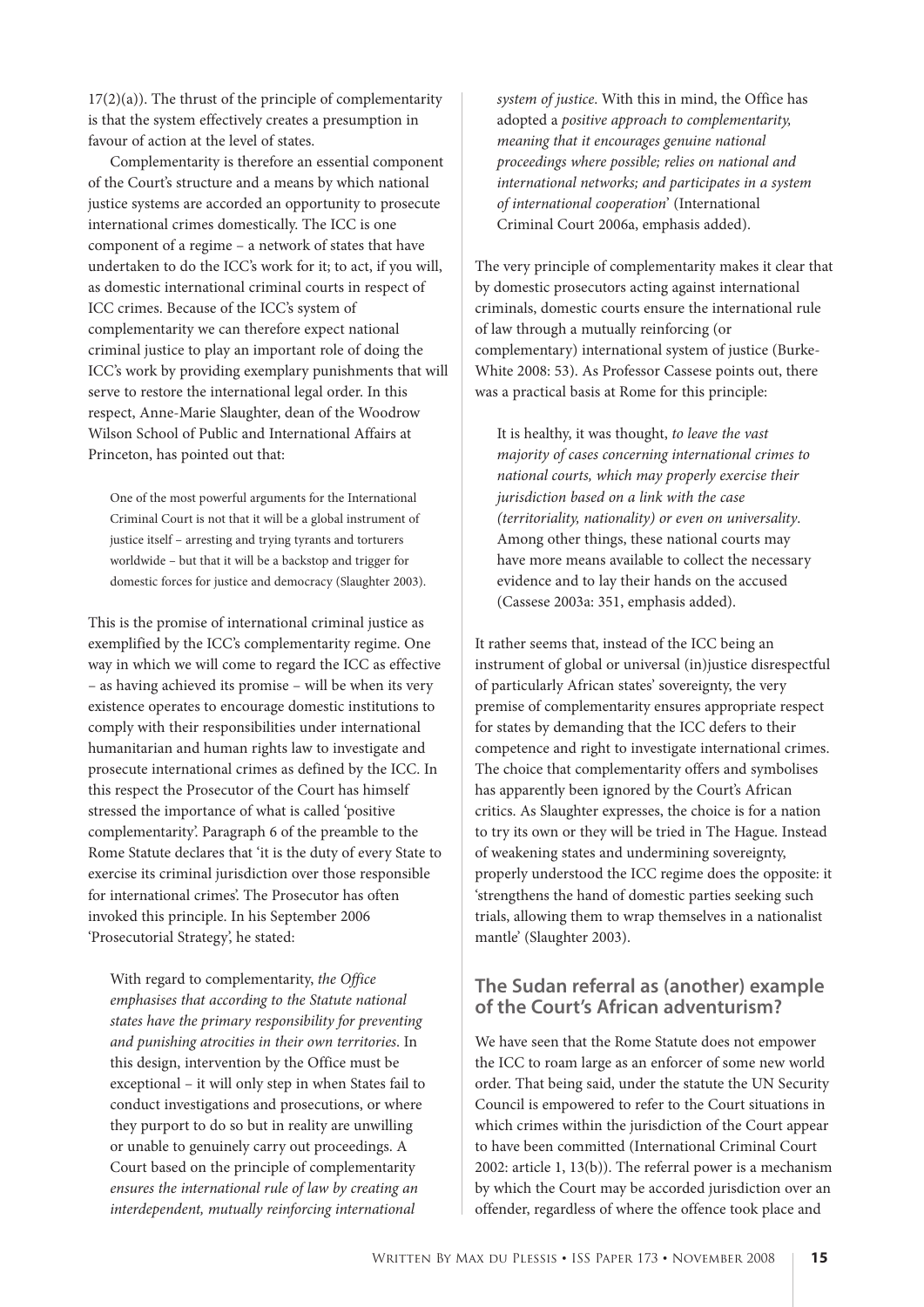by whom it was committed, and regardless of whether the state concerned has ratified the statute or accepted the Court's jurisdiction (Kirsch and Robinson 2002: 634).

The statute provides that the Security Council may only make such a referral by acting under its wellestablished chapter VII powers of the UN Charter, which is to say that it must regard the events in a particular country as a threat to the peace, a breach of the peace, or an act of aggression. These same chapter VII powers were invoked by the Security Council to create the international criminal tribunals for the former Yugoslavia and Rwanda in the early 1990s. What the Rome Statute has done is to allow the Security Council to refer similar situations to a new, permanent international body – the ICC.

The view that current cases are before the Court because they occur in 'places where the United States has no major objection to the course chartered by ICC investigations' is simply incorrect

In determining whether a 'threat to the peace' exists, the Security Council will be guided by the gravity of the crimes committed, the impunity enjoyed by the crimes' perpetrators and the effectiveness or otherwise of the national jurisdiction in the prosecution of such crimes (Kirsch and Robinson 2002: 630–631). Having had regard to these factors, the Security Council, on 31 March 2005, referred the atrocities committed in the Darfur region of Sudan to the ICC for investigation.

After analysing the information available, the Prosecutor determined that there was a reasonable basis to proceed with an investigation, which was duly initiated in June 2005. In his periodic reports to the UN Security Council, the Prosecutor has stated that the evidence available shows a widespread pattern of serious crimes, including murder, rape, the displacement of civilians and the looting and burning of civilian property.<sup>31</sup>

In February 2007, the Prosecutor requested the Pretrial Chamber to issue summons to appear or, alternatively, warrants of arrest in respect of Ahmad Muhammad Harun and Ali Muhammad Ali Abd-Al-Rahman (also known as Ali Kushayb). Ahmad Harun is the former minister of state for the interior and the current minister of state for humanitarian affairs, while Ali Kushayb is a militia leader known to have been

operating in Darfur at the relevant time.<sup>32</sup> The charges against Harun and Kushayb relate to war crimes and crimes against humanity. In April 2007, the Court issued warrants of arrest for these individuals and requests for their arrest and surrender have since been transmitted to the government of Sudan. At the time of writing, neither suspect has been surrendered to the Court, although Kushayb has long been in the custody of Sudanese authorities, allegedly on charges relating to Darfur (though not the same incidents charged by the Prosecutor).

Then, in early July 2008 the Prosecutor of the ICC decided to seek an arrest warrant against President Omar al-Bashir for genocide, crimes against humanity and war crimes in Darfur. The Pre-trial Chamber must confirm that warrant before it may be issued; at the time of writing the Pre-trial Chamber was still seized with the matter. The decision has drawn fierce resistance from South Africa's former Mbeki-led government, which, together with Libya, in July 2008 sought to defer any investigation or prosecution of al-Bashir for a 12-month period under article 16 of the Rome Statute of the ICC.<sup>33</sup> That attempt failed, but the noise continues. To demonstrate their pique with the Prosecutor's decision, the 53-member AU and the 56-member Organisation of the Islamic Conference have more recently pushed for action against the Court. As The Economist writes: 'Both groups have demanded that the Security Council suspend proceedings against Mr Bashir, quite a few of their members no doubt fearing that it could be their turn next' (Economist 2008).

Whether the ICC Prosecutor has acted prudently or otherwise in his call for al-Bashir's arrest is a thorny debate beyond the scope of this paper. What can be said is that his call has fomented what Alex de Waal described as Africa's 'push-back against the ICC' (De Waal 2008). But even if the Prosecutor's decision is ultimately proved unwise (for example, because it undermines the chances of peace in Sudan<sup>34</sup>), that does not mean that the other criticisms already directed at the Court and examined earlier have substance. Those criticisms (that the Court is Western and is discriminating against Africans through the exercise of unbridled powers) are equally as hollow in respect of the Sudan referral, whatever the outcome of Prosecutor Moreno-Ocampo's actions against President al-Bashir.

For instance, it will be recalled that the Sudan referral is cited as further evidence of the ICC's predilection for African situations. Mamdani is firm about this. In his view it 'is clear if we take into account the four countries where the ICC has launched its investigations: Sudan, Uganda, Central African Republic and Congo', then Africans may conclude that the Court is rapidly becoming 'a Western court to try African crimes against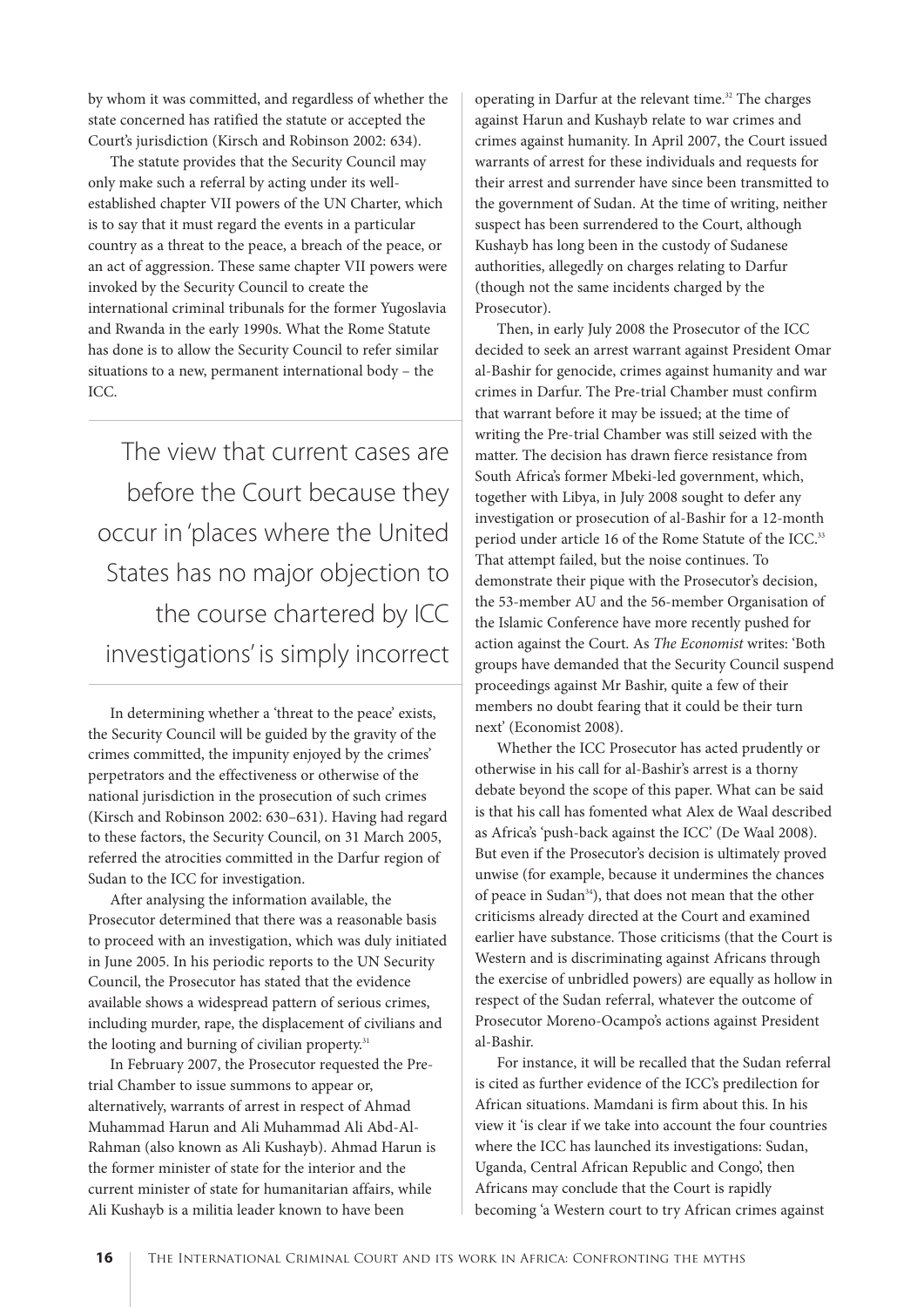humanity' (Mamdani 2008). What is more, Mamdani believes that these situations are before the Court because they occur in 'places where the United States has no major objection to the course chartered by ICC investigations'.

But this is simply not correct. We have already seen that three of these situations are self-referrals, and the Darfur situation has been referred by the UN Security Council.

It will be recalled that before the referral the Security Council had adopted resolution 1564, which charged the secretary-general with establishing a commission of inquiry 'to investigate reports of violations of international humanitarian law and human rights law in Darfur by all parties, to determine also whether or not acts of genocide have occurred, and to identify the perpetrators of such violations with a view to ensuring that those responsible are held accountable'.

The Darfur Commission presented its report to the Security Council in February 2005. The Commission, under the leadership of Professor Antonio Cassese and including African members, fulfilled its mandate by visiting Sudan on two occasions. The Commission found, among others, evidence of 'violations of international human rights law and humanitarian law' and that 'clear links' existed between all these groups and the Sudanese government (Mamdani 2008: paragraphs 110–111). After an exhaustive report, the Commission's final recommendation was that the Security Council refer the situation in Darfur to the ICC 'to protect the civilians of Darfur and end the rampant impunity currently prevailing there' (Mamdani 2008: paragraph 569).

The Darfur Commission endorsed the ICC as the 'only credible way of bringing alleged perpetrators to justice'

In advocating the referral of the situation in Darfur by the Security Council, the Commission pointed out that the situation in Darfur met the requirement of chapter VII, in that it constituted a 'threat to peace and security', as was acknowledged by the Security Council in its resolutions 1556 and 1564. Furthermore, the Commission also took note of the Security Council's emphasis in these resolutions of the 'need to put a stop to impunity in Darfur, for the end of such impunity would contribute to restoring security in the region' (Mamdani 2008: paragraph 590). The Commission endorsed the ICC as the 'only credible way of bringing alleged perpetrators to

justice' (Mamdani 2008: paragraph 573). It was on the strength of this recommendation that, on 31 March 2005, the Security Council passed resolution 1593, referring the situation in the Darfur region of Sudan to the Court.

Mamdani's belief that Sudan is now in the Court's sights because the US wanted it that way does not sit comfortably with the following facts. Much has been said elsewhere about the 'unhappy and extravagant' (Crawford 2003: 109) objections of the US to the Court. The US, as is well known, opposed the Court<sup>35</sup> and does not stand alone in its opposition to the ICC: it has rather unlikely allies in the form of China, Iraq and Libya, and a more predictable ally in Israel.

Together these states formed part of a group of only seven countries that voted against the Rome Statute (Scharf 2001: 64). Given the US' vehement opposition to the ICC, even before the Commission's report was released the US implemented contingency plans in the event that the Commission recommended that the situation in Darfur be referred to the ICC. One such plan was advocating the idea of a 'Sudan Tribunal', as an alternative to the ICC, to the other members of the Security Council (Human Rights Watch 2005c). However, the Commission's report dealt with the reasons why such a tribunal would not be an effective alternative to the ICC. The US even went so far as to present its 'Sudan Tribunal' as an 'African Court' and the ICC as a 'European' tribunal, fatally ignoring the strong relations that existed then between ICC and AU countries (Human Rights Watch 2005a). For these and other reasons, the US proposal was not considered as an effective alternative (Human Rights Watch undated). As momentum built up to refer the situation in Darfur to the Court, US obstinacy began to look churlish in the face of the ongoing massacres in the region. On 24 March 2005 France proposed a resolution, which would eventually become resolution 1593, referring Darfur to the ICC.

Faced with the reality that its obstinacy was doing more damage to its reputation than the referral would, and having secured 'immunity guarantees' for US personnel,<sup>36</sup> the US agreed not to veto the resolution and abstained when the Security Council voted to refer the situation in Darfur to the ICC. The US representative's reasons for this acquiescence are worth noting. She explained that 'we do not agree to a Security Council referral of the situation in Darfur to the ICC', but stated that '[w]e decided not to oppose the resolution because of the need for the international community to work together in order to end the climate of impunity in the Sudan and because the resolution provides protection from investigation or prosecution for United States nationals and members of the armed forces of non-State parties'. Her final comment is revealing: she said that although 'the United States believes that the better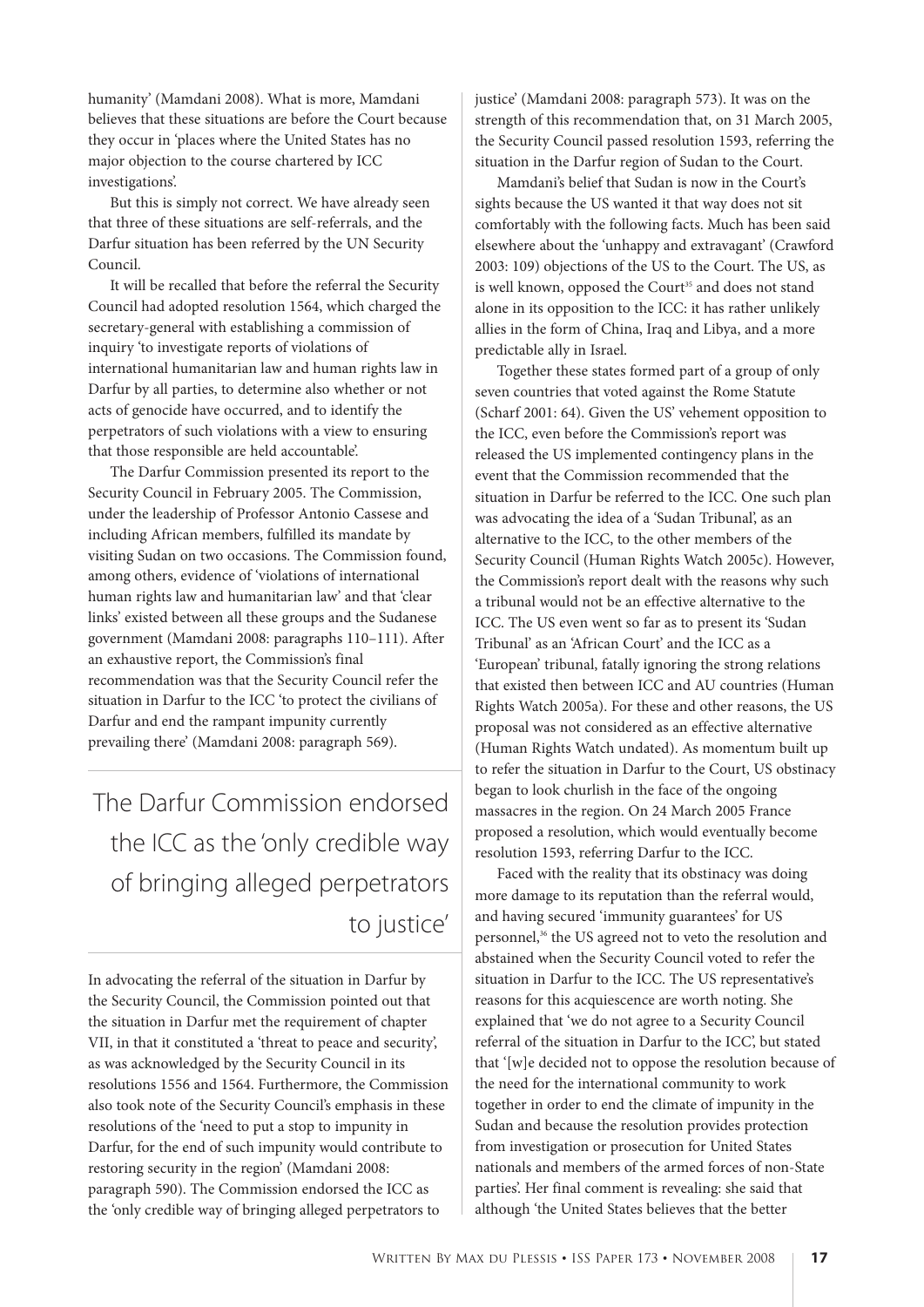mechanism would have been a hybrid tribunal in Africa, it is important that the international community speak with one voice in order to help promote accountability.<sup>37</sup>

Mamdani's views about US involvement in ensuring that Sudan is before the ICC are thus almost certainly an exaggeration. As Geoffrey Robertson has written about the US antics against the Court: 'ironically they have helped to refute the argument (made by some voices on the European left) that international criminal justice serves the interests of American hegemony' (Robertson 2006: 464).

It is also worth highlighting the reasons advanced by the Darfur Commission's recommendation that the Security Council refer the situation in Darfur to the ICC. According to the Commission there were at least six major benefits to a referral to the ICC:

- The prosecution of the crimes committed would be conducive to peace and security in Darfur
- The ICC, as the 'only truly international institution of criminal justice', would ensure justice is done regardless of the authority of prestige of the perpetrators as the ICC sits in The Hague, far from the perpetrators' spheres of influence
- The cumulative authority of the ICC and the Security Council would be required to compel those leaders responsible to acquiesce to investigation and potential prosecution
- The ICC is the 'best suited organ for ensuring a veritably fair trial of those indicted by the Court Prosecutor' due to its international composition and established rules of procedure
- The ICC is the only international court that can investigate and prosecute without delay
- The ICC was the most cost-effective option<sup>38</sup>

All these reasons (independently and cumulatively compelling) stand in the way of assertions that the Court is biased against Africa by its involvement in investigating the Darfur situation. It might in any event be observed that the referral – under chapter VII of the UN Charter – was exacted without a veto from any of the permanent members; that is to say, not even China and Russia (longstanding defenders of the principle of non-intervention in the sovereign affairs of states) stood in the way of the ICC referral.

Whatever unfolds in respect of the al-Bashir indictment, and whether the Prosecutor may be criticised for his handling of the affair, does not detract from the fact that, in the first place, the Darfur crisis came before the ICC for the right reason (and despite – rather than because of – US involvement). That is because the human rights violations involved demanded an international

prosecutorial response in the interests of peace and justice.

#### **LESSONS TO BE LEARNT?**

Africa has already demonstrated a clear commitment to the ideals and objectives of the ICC: more than half of all African states (30) have ratified the Rome Statute, and many have taken proactive steps to ensure effective implementation of its provisions. These efforts will – if the recent anti-ICC rhetoric is to be believed – slowly be replaced by a 'push-back' against the ICC. While the recent African opposition to the ICC will have been (rightly or wrongly) aggravated by the ICC Prosecutor's decision to seek President al-Bashir's indictment, the residual reasons for that opposition remain flimsy at best.

What is worse, the reasons (or at least the motivations of some who advance them) appear to reflect an outdated and defensive view of sovereignty as a trump to human rights and justice. This is not only inconsistent with advances in international human rights worldwide, it is also today – if one takes the AU's documents at face value – ironically un-African. The provisions of the AU's Constitutive Act suggest that human rights are to play an important role in the work of the Union (Murray 2004; Lloyd & Murray 2004: 165). For instance, the preamble speaks of states being 'determined to promote and protect human and peoples' rights, consolidate democratic institutions and culture and to ensure good governance and the rule of law'.

As one of its central objectives, the AU recognises the need to 'encourage international co-operation, taking due account of the Charter of the United Nations and the Universal Declaration of Human Rights', and to 'promote and protect human and peoples' rights in accordance with the African Charter on Human and Peoples' Rights and other relevant human rights instruments (African Union 2000: article 3(e) and (h)). Member states are accordingly expected to promote gender equality and to have 'respect for democratic principles, human rights, the rule of law and good governance' and to respect the sanctity of life (African Union 2000: article 4(l), (m) and (o)).

Of obvious importance, given the peer-review mechanism that exists under the AU, is the principled commitment by the Union under its Constitutive Act to condemn and reject 'unconstitutional changes of governments' (African Union 2000: article 4(p)). There is thus a clear trend in the Act towards limiting the sovereignty of member states and, in appropriate circumstances, permitting the involvement of the Union in the domestic affairs of African countries, notwithstanding the principle of non-interference by any member state in the internal affairs of another (African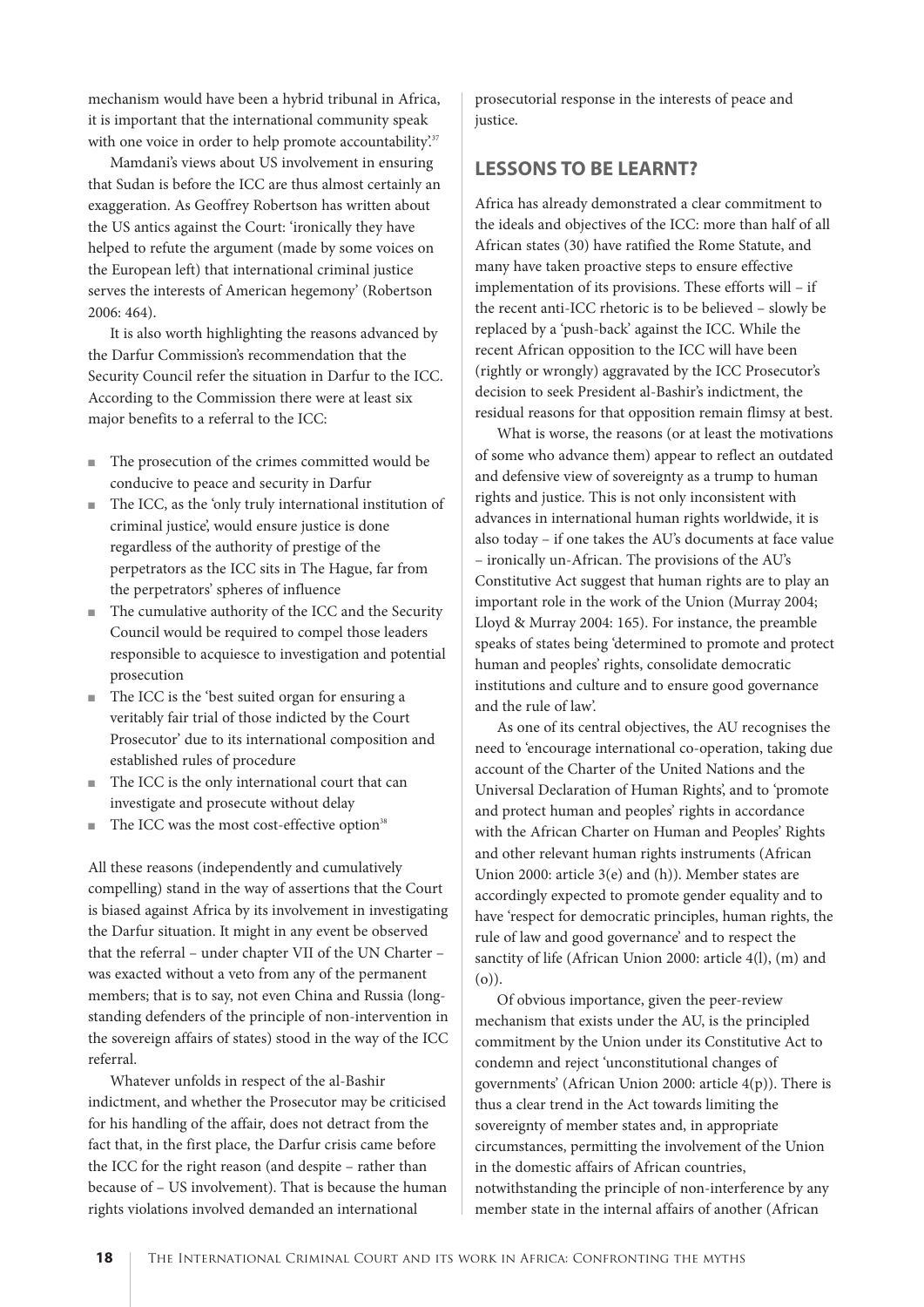Union 2000: article  $4(g)$ ). There is also the very clear commitment by African states in articles 4(m), 3(h) and 4(o) of the AU's Constitutive Act to ensuring respect for the rule of law and human rights, and condemning and rejecting impunity.

The myths around the Court's anti-African nature and its discriminatory singling out of African situations for investigation are an attack on an institution that deserves support. One can hardly overestimate the importance of Africa to the Court. The ICC's first 'situations' are all on the continent. Africa is a high priority for the ICC because African states, in the case of self-referrals by Democratic Republic of the Congo, Uganda and Central African Republic, chose so, and because the international community, through the Security Council, felt compelled to do something about a situation in Darfur that has been described as the world's worst humanitarian crisis.<sup>39</sup> It is likely to remain a high priority for the foreseeable future. It is the most represented region in the ICC's Assembly of States Parties, and is a continent where international justice is in the making.

Ensuring the success of the ICC is important for peace-building efforts on the continent. However, the task of reversing the culture of impunity for international crimes and thereby strengthening the rule of law cannot simply be devolved to the ICC. As we have seen, the Court's jurisdiction and capacity are limited so that it will be able to tackle a selection of only the most serious cases.

The danger is that the Court's work in Africa and perhaps beyond Africa will be jeopardised by myths such as those confronted in this paper. If there is a lesson that might be drawn from the discussion herein it is this: there is a need in Africa for greater and more accurate public and official awareness of the work of the ICC, and a need for enhanced political support for the work of the Court and for international criminal justice more generally.

The fulfilment of the aims and objectives of the ICC on the African continent – in particular through the complementarity regime – are dependent on the support of African states and administrations, the AU and relevant regional organisations, the legal profession and civil society. Meeting this need requires commitment to a collaborative relationship between these stakeholders and the ICC.

It is also important to remember that questions of responsibility for the prosecution of core international crimes in Africa (and for raising awareness of these issues) are broader than the ICC alone. Other structures, such as the African Commission on Human and Peoples' Rights, the African Court of Justice and Human Rights and other pan-African institutions, can play a meaningful role in this regard, which should be encouraged. An

example in this respect is the work of the African Commission on Human and Peoples' Rights in its 2005 'Resolution on ending impunity in Africa and on the domestication and implementation of the Rome Statute of the ICC', in which the Commission called on civil-society organisations in Africa to work collaboratively to develop partnerships to further respect for the rule of law internationally and strengthen the Rome Statute.

That these African structures and organisations should be at the forefront of awareness raising is vitally important, not least of all because of the perception present in certain African states that international criminal justice and the ICC is an 'outside' or 'Western' priority and relatively less important than other political, social and developmental goals. The need for these structures and organisations to raise awareness is all the more acute in the current climate of myth-peddling and anti-ICC rhetoric.

The reasons for recent African opposition to the ICC reflect an outdated and defensive view of sovereignty as a trump to human rights and justice

This is a time for African voices, regional organisations and civil society to speak out against inaccuracies and distortions regarding the ICC's work in Africa. Of course, that discussion must include criticism of the Court's work where criticism is due, but with an understanding that the Court's position in Africa is one that needs strengthening and nurturing.

While it is correct that all situations currently under investigation by the ICC are African, the more plausible reason for this reality is because African victims – the real beneficiaries of the Court's work – outnumber victims of serious human rights violations in other parts of the world. And the accusation of 'unfair' prosecution of African situations is an insult to the careful screening process that the Office of the Prosecutor has adopted in conformity with its obligations under the Rome Statute in order to determine whether there is a reasonable basis for initiating an investigation. These allegations ignore the objective fact that the Court's systems promote transparency, oversight and accountability, for example, by requiring that Judges of the Court sit in oversight of the decisions of the Prosecutor to investigate or not to investigate situations of alleged international criminal law violations.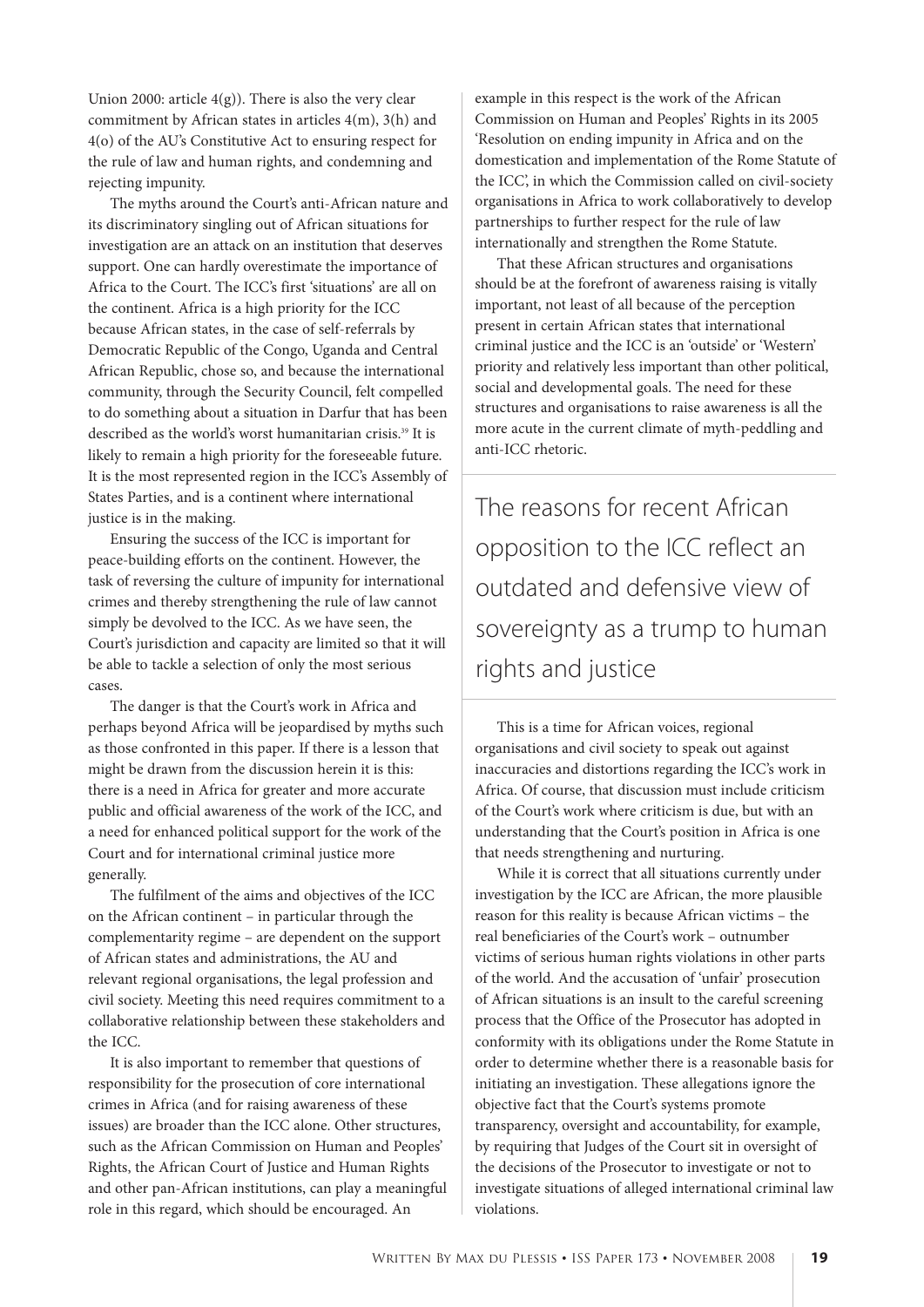It is thus unfortunate that African leaders are now choosing to balk at the Court's work on the continent, particularly on the basis of such flimsy and often politically motivated reasons. An alternative, and far more positive, interpretation of the current (largely selfdriven) focus on Africa is that some African states have chosen to break the cycle of violence and impunity that has symbolised its history, even if (as the Uganda and Democratic Republic of the Congo referrals appear to show) the motivation for doing so may have been to secure short-term political gains.

It is imperative that Africa's 30 members of the ICC are encouraged to take seriously their obligations under the Rome Statute to ensure accountability for perpetrators, and that its 53 members of the AU are called to affirm rather than cheapen the organisation's commitment to stamp out impunity and ensure accountability for perpetrators of crimes against humanity, war crimes and genocide. This effort is one that African victims of international crimes deserve. The ICC is an integral means by which Africans might end impunity on their continent. Civil society and others committed to the work of the ICC in Africa thus need urgently to proclaim the varied and compelling reasons why it can be trusted. A failure to do so means risking the Court's work in Africa coming undone on the basis of myths and inaccuracies.

#### **NOTES**

- 1 Schabas 2007, citing Robert C Johansen 1997, A turning point in international relations? Establishing a permanent international criminal court, 13 Report No. 1, 1, Joan B Kroc Institute for International Peace Studies.
- 2 Mamdani's thesis is set out in a recent article appearing in The Nation (Nation 2008). References hereafter are to the article as it appears on the Web and without page citations.
- 3 Navanethem Pillay (South Africa), who has recently resigned to take up the position of UN High Commissioner for Human Rights; Akua Kuenyehia (Ghana), Fatoumata Dembele Diarra (Mali) and Daniel Nsereko (Uganda).
- 4 For latest ratification status, see www.iccnow.org.
- 5 For status of African ratification, see www.iccnow.org/ countryinfo/RATIFICATIONSbyUNGroups.pdf.
- 6 See http://hrw.org/english/docs/2007/12/04/africa17466.htm.
- 7 His trial was due to begin on 23 June 2008 but was halted on 13 June 2008 when the Court's Pre-trial Chamber ruled that the Prosecutor's refusal to disclose potentially exculpatory material had breached Lubanga's right to a fair trial. The Prosecutor had obtained the evidence from the UN and other sources on the condition of confidentiality, but the Judges ruled that the Prosecutor had incorrectly applied the relevant provision of the Rome Statute and, as a consequence, 'the trial process has been ruptured to such a degree that it is now impossible to piece together the constituent elements of a fair trial'. On 2 July 2008 the Court ordered Lubanga's release; however, at the time of

writing he remains in custody pending the outcome of an appeal by the prosecution. The Court's vigorous and independent oversight role in respect of the Prosecutor is well evidenced by this development. See below for further discussion of the constraints placed upon the Prosecutor by the Rome Statute, more particularly the oversight role of the Pretrial Chamber of the Court.

- 8 The ICC's factsheet on the case against Germain Katanga is available at http://www.icc-cpi.int/library/cases/ICC-01-04-01- 07-BckInfo-ENG.pdf.
- 9 A factsheet on developments in the Central African Republic investigation is available at http://www.icccpi.int/library/press/pressreleases/ICC-OTP-BN-20070522- 220\_A\_EN.pdf.
- 10 For example, see http://www.icc-cpi.int/library/organs/otp/ OTP\_Update\_on\_Communications\_10\_February\_2006.pdf.
- 11 Aside from obvious sources such as States Parties (in the case of State Party referrals) or the Security Council (in the case of Security Council referrals), the Rome Statute allows the Prosecutor to take action proprio motu on the basis of information he has gathered from 'States, United Nations organs, intergovernmental or non-governmental organisations … and other reliable sources that he or she deems appropriate' (International Criminal Court 2002: article 15(2)).
- 12 See, among others, International Criminal Court (2000), rules 46 and 49(1).
- 13 See http://www.icc-cpi.int/organs/otp/otp\_com.html; see also Gentile (2008).
- 14 Copies of the Prosecutor's decisions are available at http://www.icc-cpi.int/organs/otp/otp\_com.html.
- 15 Since, as required under article 8(1), the Court has jurisdiction over war crimes, 'in particular when committed as part of a plan or policy or as part of a large-scale commission of such crimes'. In addition, although the Prosecutor found that it was unnecessary, in light of this conclusion, to reach a conclusion on complementarity, the response notes that the Office of the Prosecutor also collected information on national proceedings, including commentaries from various sources, and that national proceedings had been initiated with respect to each of the relevant incidents.
- 16 On the myth that the Court has inclinations towards exercising a (politically or discriminatory) motivated form of universal jurisdiction, see further below.
- 17 According to this provision, the Court is bound to find a case inadmissible where it is 'not of sufficient gravity to justify further action by the Court'. In addition, articles 53(1)(b) and 53(2)(b) of the Rome Statute refer to the admissibility test set out in article 17, indicating that in his or her determination as to whether there is a reasonable basis to initiate an investigation or a sufficient basis for a prosecution, the Prosecutor must have regard to the article 17 criterion of gravity, among others.
- 18 The prosecutorial strategy of the OTP has been published and is available at http://www.icc-cpi.int/otp/otp\_events.html.
- 19 'Statement by Justice Louis Arbour to the Preparatory Committee on the Establishment of an International Criminal Court, December 8, 1998', pp 7–8 (emphasis added), quoted in Schabas (2007: 159–160).
- 20 See International Criminal Court 2007: article 53(1)(c). Naturally the twin criteria of 'gravity' and 'interests of justice'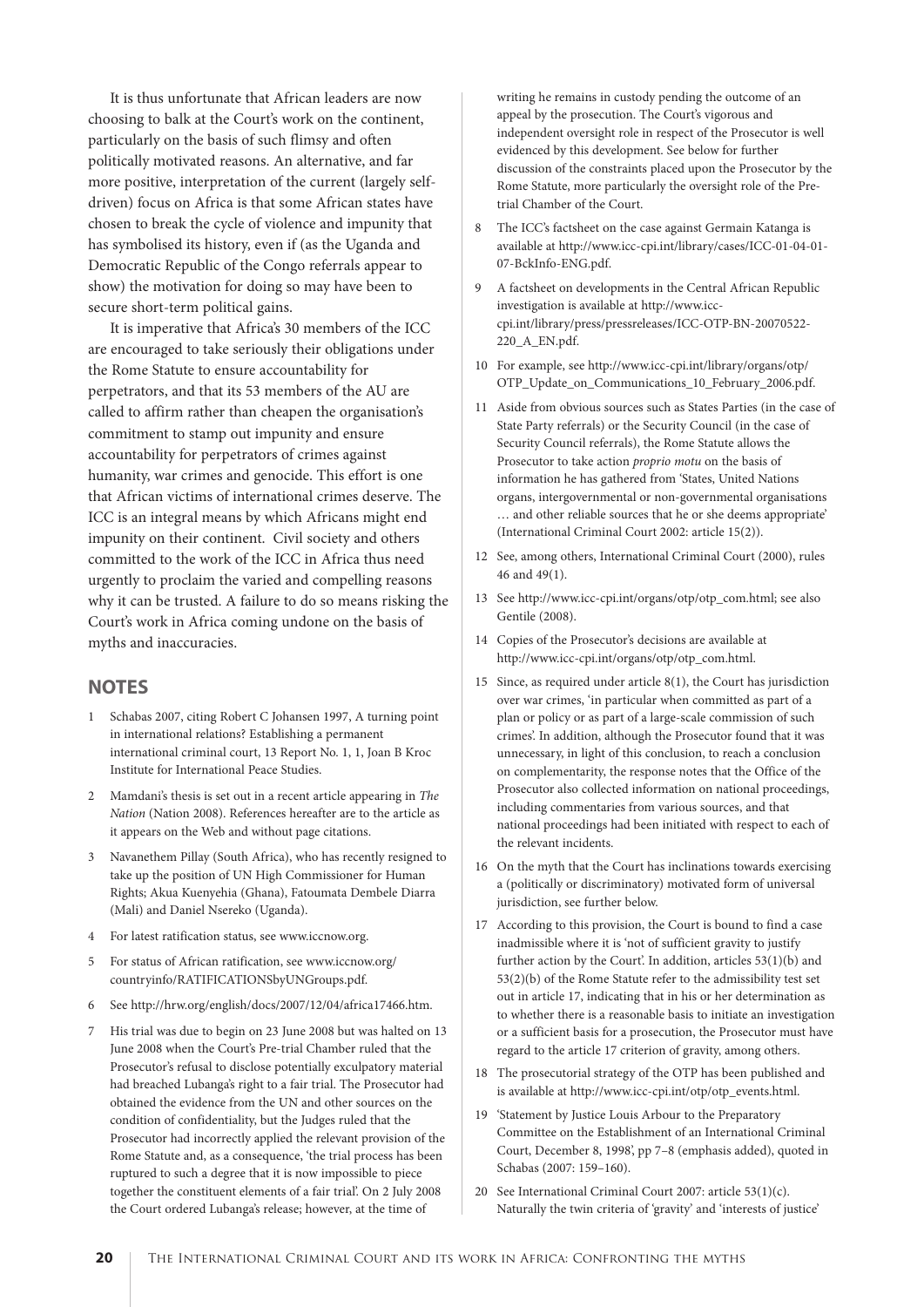will interact, and together they 'provide enormous space for highly discretionary determinations' by the ICC Prosecutor (see Schabas 2007: 164). But that is as an unavoidable consequence of creating a permanent international criminal court, and this 'space' is imperative in relation to the ICC Prosecutor's difficult task described by Arbour, of choosing 'from many meritorious complaints the appropriate ones for international intervention'. Whatever the largesse of the Prosecutor's discretion in theory, in practice it is a discretion that is subject to review by the Judges of the Court – see further below.

- 21 A powerful example of this is the decision of the Pre-trial Chamber in relation to the Lubanga matter. See the discussion earlier at endnote 7.
- 22 See International Criminal Court 2003. See also Kirsch & Robinson 2002: 623-625. Not relevant here, but discussed further below, is the ICC Prosecutor's power under the Rome Statute in article 15 to initiate independent investigations on the basis of information received from any reliable source. The granting to the Prosecutor of a proprio motu power to initiate investigations was one of the most debated issues during the negotiations of the Rome Statute. In the end, the drafters of the statute determined that in order for the Prosecutor to exercise this power, the alleged crimes must have been committed by nationals of a State Party or have taken place in the territory of a State Party – the preconditions set out in terms of article 12 (see International Criminal Court 2003; Kirsch & Robinson 2002: 661–663).
- 23 Available at http://www.icc-cpi.int/pressrelease\_details&id= 19&l=en.html. In respect of the Ugandan referral: 'In December 2003 the President Yoweri Museveni took the decision to refer the situation concerning the Lord's Resistance Army to the Prosecutor of the International Criminal Court. ... President Museveni met with the Prosecutor in London to establish the basis for future co-operation between Uganda and the International Criminal Court.' Available at http://www.icccpi.int/pressrelease\_details&id=16&l=en.html). In respect of the Central Africa Republic referral: 'The Prosecutor of the International Criminal Court, Luis Moreno-Ocampo, has received a letter sent on behalf of the government of the Central African Republic. The letter refers the situation of crimes within the jurisdiction of the Court committed anywhere on the territory of the Central African Republic since 1 July 2002, the date of entry into force of the Rome Statute.' Available at http://www.icc-cpi.int/pressrelease\_details&id=87&l=en.html).
- 24 An African example relates to the African Charter on Human and Peoples' Rights. Parties are obliged to recognise the rights, duties and freedoms enshrined in this charter and should undertake to adopt legislative or other measures to give effect to them (see article 1 of the charter and the decisions of the African Commission on Human and Peoples' Rights in Commission Nationale des Droits de l'Homme et des Libertes v Chad 55/91, paragraph 20, and Amnesty International and Others v Sudan 48/90, 50/91, 52/91, 89/93, paragraph 40). The African Charter was drafted and acceded to voluntarily by African states wishing to ensure the respect of human rights on this continent. Once ratified, states parties to the charter are legally bound to its provisions. As the African Commission has noted, a state not wishing to abide by the African Charter might have refrained from ratification (see International Pen and Others (on behalf of Saro-Wiwa) v Nigeria 137/94, 139/94, 154/96 and 161/97, paragraph 116).
- 25 See de Waal (2008), writing in reference to a decision by the AU Peace and Security Council to criticise the ICC Prosecutor's decision to issue an arrest warrant for President el-Bashir. De Waal continues: 'The positions taken at the PSC do not provide much solace to the supporters of the ICC and the advocates of universal jurisdiction.'
- 26 Another possibility of prosecution before an international criminal tribunal is exemplified in the ad hoc tribunals that were created for Yugoslavia (the International Criminal Tribunal for the Former Yugoslavia), Rwanda (the International Criminal Tribunal for Rwanda), East Timor, Kosovo, Cambodia and Sierra Leone. A discussion of these tribunals is beyond the scope of this paper.
- 27 The danger of countenancing such an absolute notion of universal jurisdiction has recently been highlighted by the International Court of Justice in the Arrest Warrant of 11 April 2000 (Democratic Republic of Congo v Belgium) ICJ Rep 14 Feb. 2002 case (the Arrest Warrant case). President Guillaume held, for instance, that such a system 'would risk creating total judicial chaos', and would 'encourage the arbitrary for the benefit of the powerful, purportedly acting as an agent for an ill-defined "international community"' (paragraph 15).
- 28 What this reform entails is beyond the scope of this paper but encompasses a variety of proposals, including procedural reforms, such as eliminating the veto held by the five permanent members, and expansion of the Security Council (to include, among others, an African member). For further information, see Thakur (2004).
- 29 The extent of cooperation required of States Parties is evident from the fact that the Office of the Prosecutor has a very wide mandate to 'extend the investigation to cover all facts' and investigate circumstances generally 'in order to discover the truth' (International Criminal Court 2002: article 54(1)(a)).
- 30 See International Criminal Court (2002: article 89), although article 97 provides for consultation where there are certain practical difficulties.
- 31 Detailed summaries of the crimes on which the Office of the Prosecutor has gathered information and evidence can be found in the Prosecutor's periodic reports to the Security Council on the investigation. They are available on the Court's website (http://www.icc-cpi.int/cases/Darfur/s0205/ s0205 un.html). For an analysis of the referral, see, among others, du Plessis & Gevers (2005: 23–24).
- 32 Copies of the warrants of arrest are available on the Court's website (http://www.icc-cpi.int/cases/Darfur.html).
- 33 Article 16 provides as follows: 'No investigation or prosecution may be commenced or proceeded with under this Statute for a period of 12 months after the Security Council, in a resolution adopted under Chapter VII of the Charter of the United Nations, has requested the Court to that effect; that request may be renewed by the Council under the same conditions.'
- 34 An outcome that is not possible to predict, although it seems that the accusations that Bashir's indictment will endanger the Sudan peace process are exaggerated. What the indictment appears so far to have achieved is movement (finally) on the part of a recalcitrant and defiant regime as it begins to run out of options. See, for example, Musila (2008) and Fritz (2008).
- 35 For a discussion of US opposition to the ICC, see du Plessis (2002: 301–320).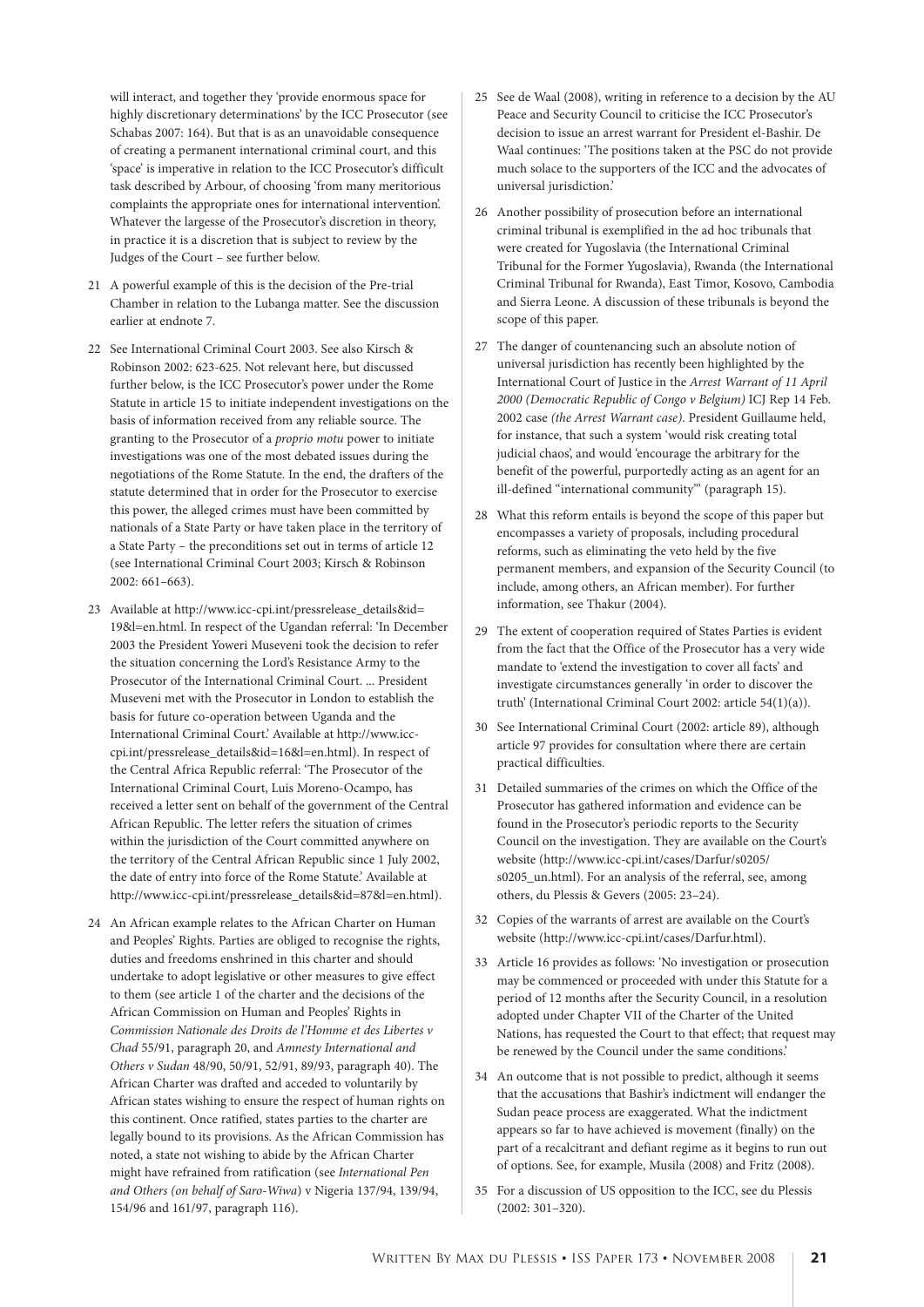- 36 Paragraph 6 of resolution 1593 states that 'nationals, current or former officials or personnel from a contributing State outside Sudan which is not party to the Rome Statute of the International Criminal Court shall be subject to the exclusive jurisdiction of that contributing State for all alleged acts of omissions arising out of or related to operations in Sudan established or authorised by the Council of the African Union, unless such exclusive jurisdiction has been expressly waived by that contributing State'.
- 37 Quoted in Schabas (2007: 31).
- 38 In this regard, Human Rights Watch (2005b) has noted: 'The "Sudan Tribunal" is estimated to cost some \$30 million in the first 6–8 months and then rise up to \$100 million annually, while the ICC's 2005 overall budget is approximately \$88 million.'
- 39 At the time of the Sudan referral, the UN labelled the Darfur situation the worst humanitarian disaster in the world today, and the World Health Organisation stated that the death rate in the region was three times the emergency threshold (Time 2004:

#### **REFERENCES**

African Union 2000. Constitutive Act. 11 July. Available at http://www.au2002.gov.za/docs/key\_oau/au\_act.htm.

- Bouwknegy, T 2008. African presidents condemn Western indictments. 2 July. International Justice, RNW, available at http://www.rnw.nl/internationaljustice/specials/Universal/08070 2-rwanda. Accessed on 12 October 2008.
- Brandon, B and du Plessis, M 2005 (eds.). The prosecution of international crimes: A practical guide to prosecuting ICC crimes in Commonwealth states. Commonwealth Secretariat.
- British Broadcasting Corporation News 2008. Vow to pursue Sudan over 'crimes'. 27 September 2008. Available at http://news.bbc.co.uk/2/hi/africa/7639046.stm. Accessed on 10 October 2008.
- British Broadcasting Corporation News 2007. Rwanda leader defiant on killing claim. 30 January. Available at http://news.bbc.co.uk/2/hi/africa/6312579.stm. Accessed on 11 October 2008.
- Burke-White, W W 2008. Proactive complementarity: The International Criminal Court and national courts in the Rome system of international justice. Harvard International Law Journal, 49(1), Winter.
- Cassese, A 2003a. International criminal law. Oxford University Press, USA.
- Cassese, A 2003b. Is the bell tolling for universality? A plea for a sensible notion of universal jurisdiction. Journal of International Criminal Justice, 1.
- Crawford, J 2003. The drafting of the Rome Statute. In P Sands (ed), From Nuremberg to The Hague. City: Publisher.
- De Waal, A 2008. ICC making sense of Darfur: Africa's position on the ICC. Posted by Alex de Waal, 23 September 2008, available at http://www.ssrc.org/blogs/darfur/2008/09/23/africasposition-on-the-icc/. Accessed on 10 October 2008.
- Du Plessis, M and Gevers, C 2005. Darfur goes to the International Criminal Court (perhaps). African Security Review, 14(2).

Du Plessis, M 2002. Seeking an international criminal court. South African Journal of Criminal Justice, 3.

Economist 2008, Saving the president. 25 September.

- Fritz, N 2008. Black-white debate does no justice to a nuanced case, Business Day, 13 August.
- Gentile, L (forthcoming 2008). Understanding the International Criminal Court. In M du Plessis (ed), The African Guide to the International Criminal Court. Pretoria: Institute for Security Studies.
- Human Rights Watch 2005a. 'UN rights chief details crimes in Darfur', Human Rights Watch. 16 February. Available at http://hrw.org/english/docs/2005/02/16/sudan10182.htm. Accessed 16 February 2005.
- 2005b. EU should push for ICC referral of Darfur during Rice visit. Available at http://hrw.org/english/docs/2005/02 /09/sudan10155.htm. Accessed on 10 October 2008.
- 2005c. US fiddles over ICC while Darfur burns: UN Security Council should reject US scheme for ad hoc court. 31 January. Available at http://hrw.org/english/docs/2005/01/31/ usint10091\_txt.htm. Accessed 10 October 2008.
- undated. US proposal for a Darfur tribunal: Not an effective option to ensure justice. Available at http://www.hrw.org/ english/docs/2005/02/15/sudan10179.htm. Accessed 10 October 2008.
- International Criminal Court 2006a. The office of the prosecutor: Report on the activities performed during the first three years (June 2003 – June 2006). 12 September. The Hague. Available at http://www.icc-cpi.int/library/organs/otp/OTP\_3-year-report-20060914\_English.pdf.
- 2006b. Update on communications received by the Office of the Prosecutor of the ICC. 10 February. Available at http://www.icccpi.int/library/organs/otp/OTP\_Update\_on\_Communications\_ 10\_February\_2006.pdf.
- 2006c. Letter of Prosecutor dated 9 February 2006 (Iraq).
- 2005. See Coalition for the International Criminal Court, Media Advisory – January 10, 2005 International Criminal Court Announces State Referral from the Central African Republic.
- 2003. Press release of the prosecutor of the International Criminal Court. 15 July. Pids.008.2003-EN. Available at http://www.icc-cpi.int.
- 2002. Rome Statute. 1 July.
- 2000. Rules of Procedure and Evidence. UN Doc. PCNICC/2000/1/Add.1 (2000).
- Jackson, R H 1947. The Nurnberg Case, as Presented by Robert H. Jackson, (1947).
- Kirsch, P and Robinson, D 2002. Trigger mechanisms. In A Cassese et al (eds), The Rome Statute of the International Criminal Court: A commentary, 1. Oxford: Oxford University Press.
- Lloyd, A and Murray, R 2004. Institutions with Responsibility for Human Rights Protection under the African Union. Journal of African Law, 48(2).
- Mamdani, M 2008. The new humanitarian order. The Nation, 29 September. Available at http://www.thenation.com/doc/ 20080929/mamdani. Accessed on 8 October 2008.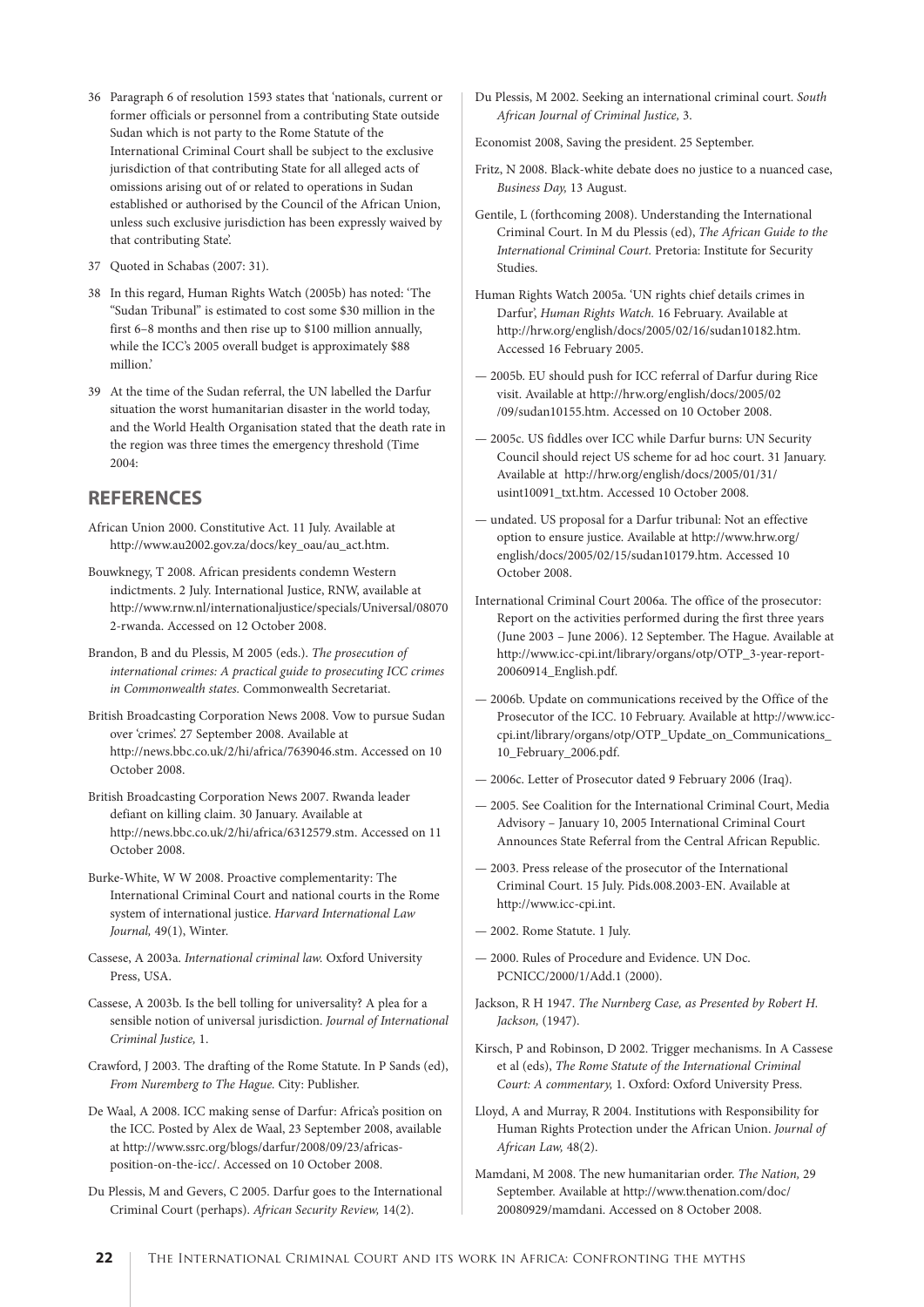Maqungo, S 2000. The establishment of the International Criminal Court: SADC's participation in the negotiations. African Security Review, 9(1). Available at http://www.iss.co.za/pubs/ asr/9No1/InCriminalCourt.html.

Mochochoko, P 2005. Africa and the International Criminal Court. In E Ankumah and E Kwakwa (eds), African perspectives on international criminal justice. Ghana: Africa Legal Aid.

Murray, R 2004. Human Rights in Africa: From the OAU to the African Union. Cambridge: Cambridge University Press

Musila, G 2008. In the face of impunity, we play politics with international criminal tribunals. ISS Today, 8 August. Available at http://www.iss.co.za/index.php?link\_id=5&slink\_id=6446& link\_type=12&slink\_type=12&tmpl\_id=3.

Nation 2008. The new humanitarian order. 29 September. Available at http://www.thenation.com/doc/20080929/mamdani. Accessed on 8 October 2008.

Nation (Nairobi) 2008. Rwanda: Kagame tells why he is against ICC charging Bashir. 3 August. Available at http://allafrica.com/stories/200808120157.html.

Pheku, M 2008. It seems the West's war crimes tribunals are reserved for Africans. Sunday Times. 27 July.

Robertson, G 2006. Crimes against humanity: The struggle for global justice. 3rd ed. London: Penguin.

Schabas, W 2007. An introduction to the International Criminal Court. 3rd ed.

Scharf, M 2001. The United States and the International Criminal Court: The ICC'c jurisdiction over the nationals of non-party states: A critique of the US position. Law and Contemporary Problems.

Slaughter, A-M 2003. Not the court of first resort. The Washington Post. 21 December.

Thakur, R 2004. United Nations Security Council reform. African Security Review, 13(3). Pretoria: Institute for Security Studies.

Time 2004. The tragedy of Sudan. 4 October.

USA Today 2008. Spanish judge charges Rwanda's military with genocide. 6 February. Available at http://www.usatoday.com/ news/world/2008-02-06-spain-rwanda\_N.htm. Accessed on 12 October 2008.

United Nations 2004. 'Secretary-General Observes International Day of Reflection on 1994 Rwanda Genocide', 07 April 2004, UN Press Document, available at http://www2.unog.ch/news2/ documents/newsen/sg04003e.htm, accessed on 10 October 2008.

Wallis, D 2008. Rwanda genocide court poses questions on justice. Reuters. 7 August 2008. Available at http://www.globalpolicy. org/intljustice/tribunals/rwanda/2008/0807poses.htm. Accessed on 12 October 2008.